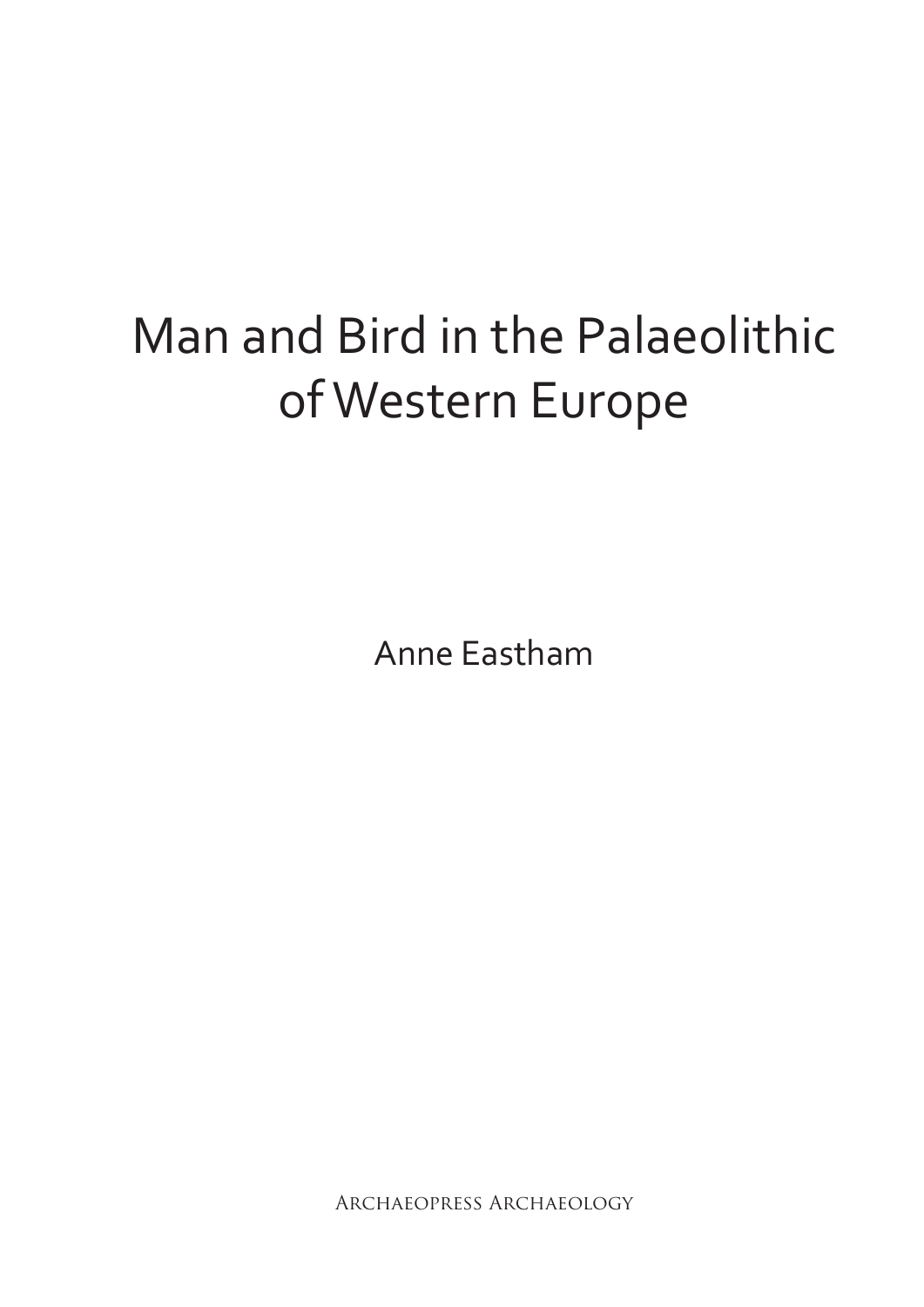

Archaeopress Publishing Ltd Summertown Pavilion 18-24 Middle Way Summertown Oxford OX2 7LG

www.archaeopress.com

ISBN 978-1-78969-909-8 ISBN 978-1-78969-910-4 (e-Pdf)

© Archaeopress and Anne Eastham 2021

All rights reserved. No part of this book may be reproduced, or transmitted, in any form or by any means, electronic, mechanical, photocopying or otherwise, without the prior written permission of the copyright owners. This book is available direct from Archaeopress or from our website www.archaeopress.com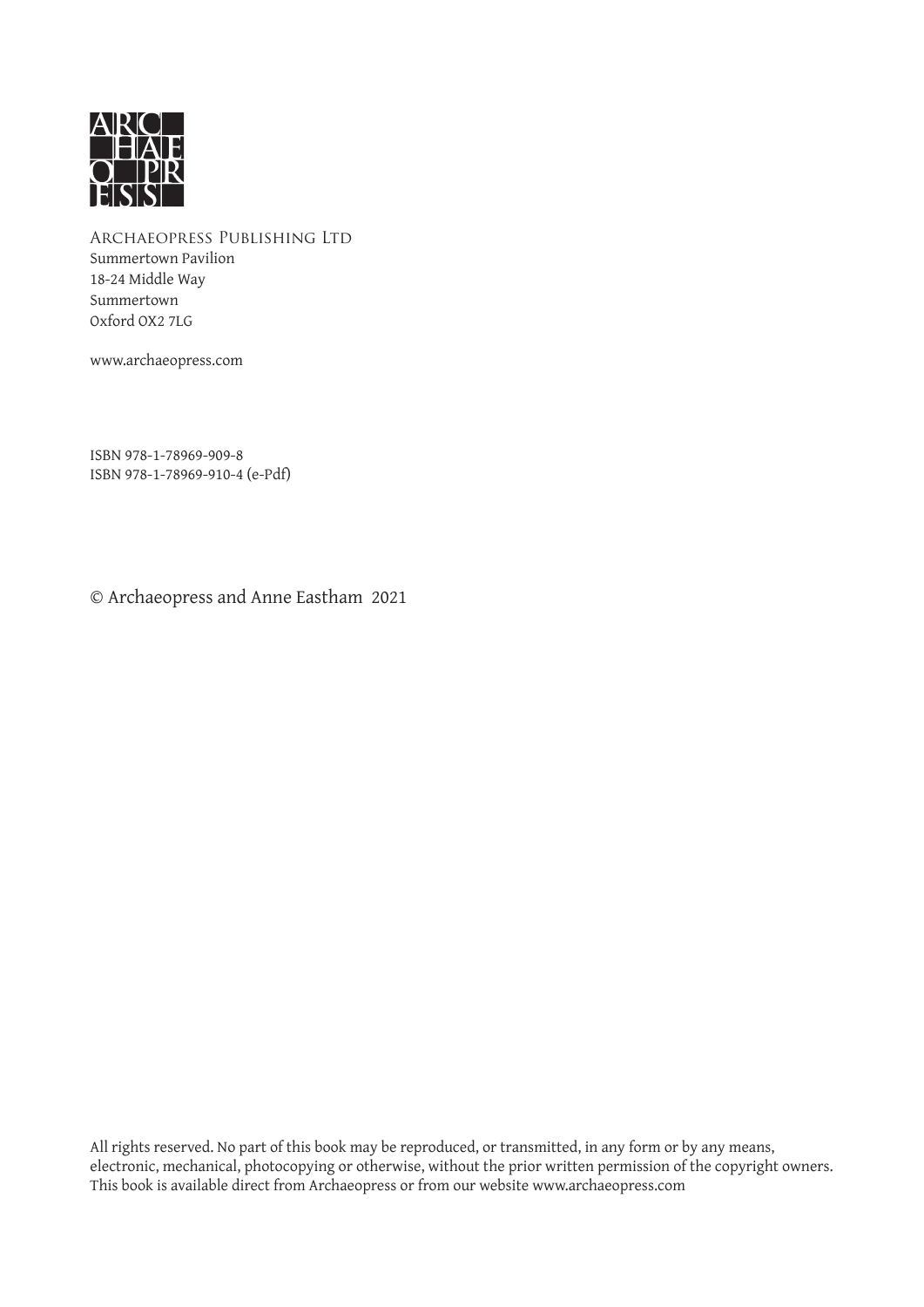For Mike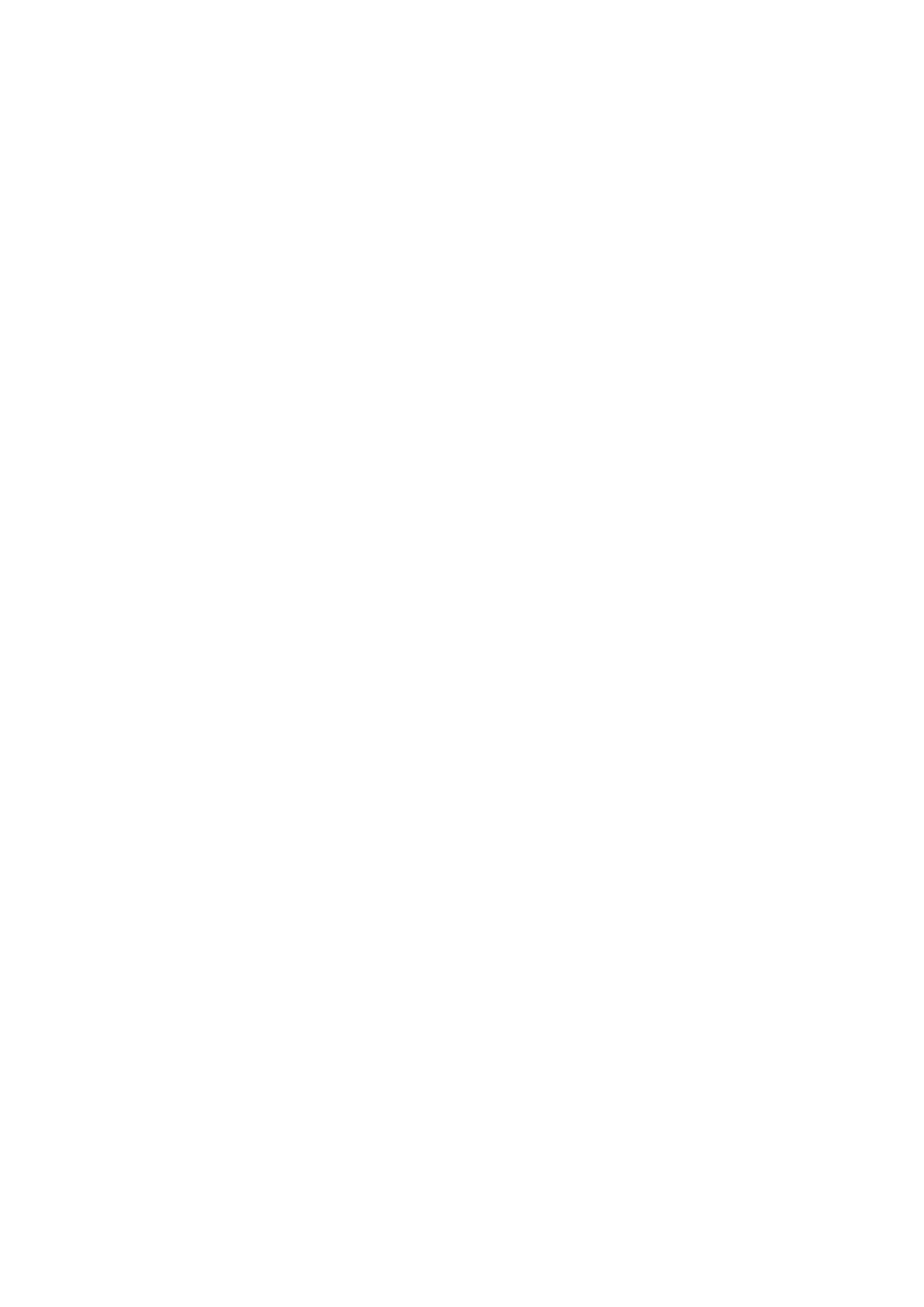# Contents

| Chapter 8. Case study: snowy owls at the Grotte de Bourrouilla at Arancou, Atlantic Pyrenees120 |  |
|-------------------------------------------------------------------------------------------------|--|
|                                                                                                 |  |
|                                                                                                 |  |
|                                                                                                 |  |
|                                                                                                 |  |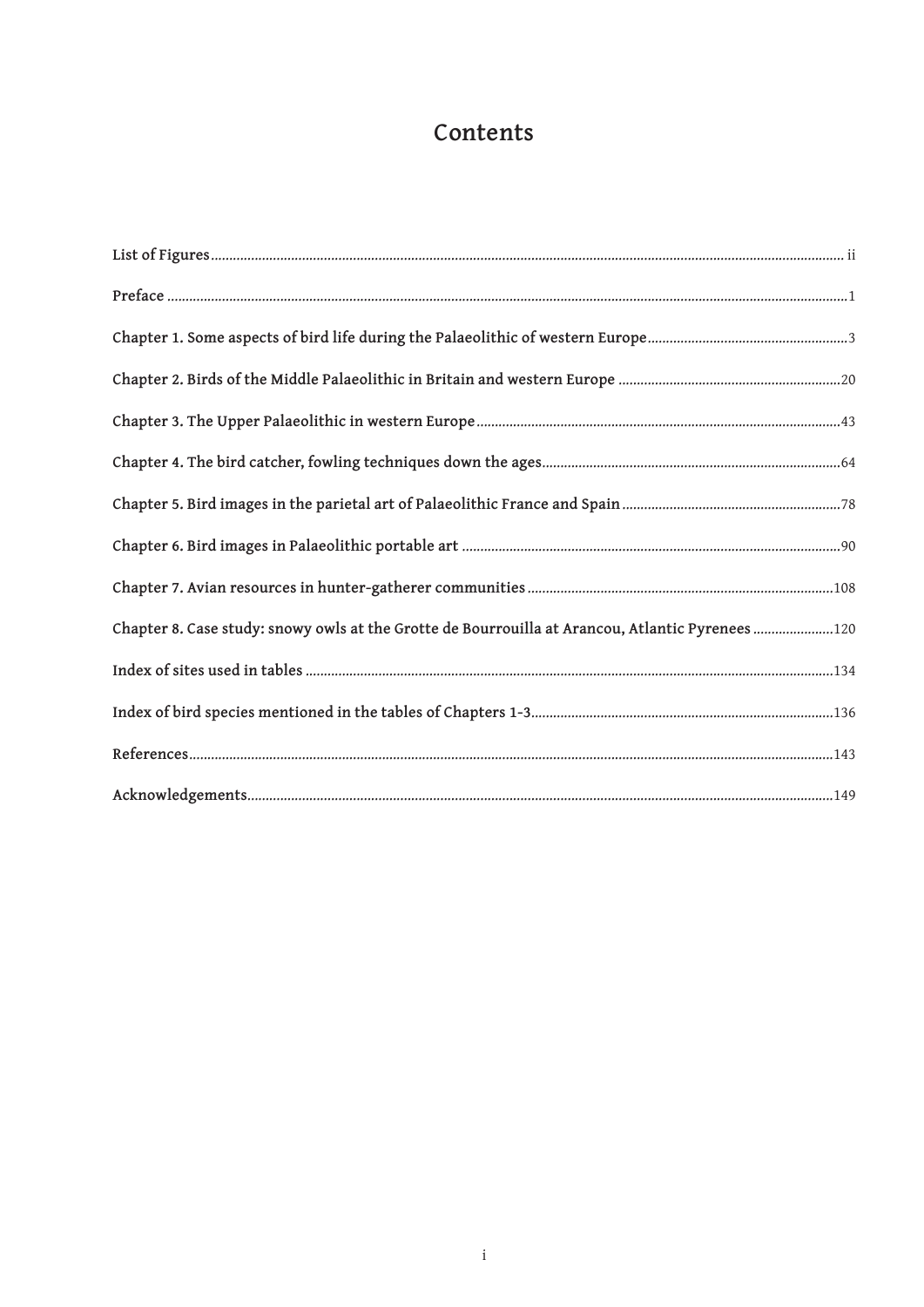# **List of Figures**

| Chapter 1. Some aspects of bird life during the Palaeolithic of western Europe                                                         |  |
|----------------------------------------------------------------------------------------------------------------------------------------|--|
| Table 1. Some examples of the records of Summer visitors to western Europe during the Upper Palaeolithic with                          |  |
|                                                                                                                                        |  |
| Table 3. Some of the freshwater waterfowl species recorded as wintering outside their recent range in western Europe                   |  |
| Table 4. Plant species known to be taken by the Wildfowl species represented in the Mousterian deposits at                             |  |
| Table 5. Mollusca, Crustacea, invertebrates and fish known to be taken by Wildfowl species whose remains are recorded                  |  |
|                                                                                                                                        |  |
|                                                                                                                                        |  |
|                                                                                                                                        |  |
| Table 8. The presence of Crossbills and Pine grosbeak on Palaeolithic sites in western, central and Mediterranean Europe 18            |  |
| Chapter 2. Birds of the Middle Palaeolithic in Britain and western Europe                                                              |  |
|                                                                                                                                        |  |
|                                                                                                                                        |  |
| Table 3. Mousterian avifaunas noted from excavations at Pinhole cave Derbyshire, Soldier's Hole Somerset and                           |  |
|                                                                                                                                        |  |
|                                                                                                                                        |  |
| Table 5. A comparison between bird faunas from Mousterian levels La Baume de Gigny, Fontechevade, Combe Grenal                         |  |
|                                                                                                                                        |  |
| Table 7. Cova Negra de Bellus; the distribution od bird bones by level, with the numbers of bones of each species recovered.           |  |
| Levels XIV - X represents the stages of the cold period of Weuchselian I and levels IX - I represent the stages of                     |  |
|                                                                                                                                        |  |
|                                                                                                                                        |  |
| Table 9. Avian distribution in Italy: Grotta Del Principe, Torre in Pietra, Ripari de Fumane, Frosinone lake beds                      |  |
|                                                                                                                                        |  |
| Chapter 3. The Upper Palaeolithic in western Europe                                                                                    |  |
| Table 1. A comparison of bird faunas on a sample of Aurignacian sites in Hungary, Croatia and Italy…………………………………………………………………………………………… |  |
|                                                                                                                                        |  |
|                                                                                                                                        |  |
|                                                                                                                                        |  |
| Table 5. A comparison of bird faunas from Gravettian and Solutrean sites in Languedoc, Valencia, Oviedo and Liguria  54                |  |
| Table 6. A comparison between Middle Magdalenian bird faunas from the Bois de Brousse and Grotte Gazel, Aitzbitare IV,                 |  |
|                                                                                                                                        |  |
|                                                                                                                                        |  |
| Chapter 4. The bird catcher, fowling techniques down the ages                                                                          |  |
|                                                                                                                                        |  |
|                                                                                                                                        |  |
|                                                                                                                                        |  |
|                                                                                                                                        |  |
|                                                                                                                                        |  |
|                                                                                                                                        |  |
|                                                                                                                                        |  |
|                                                                                                                                        |  |
|                                                                                                                                        |  |
|                                                                                                                                        |  |
| Figure 12. Painting of harvesting barley in the tomb of Hesi, Saqqara and taking partridges in a net………………………………………………………………………………………… |  |
|                                                                                                                                        |  |
|                                                                                                                                        |  |
|                                                                                                                                        |  |
| Chapter 5. Bird images in the parietal art of Palaeolithic France and Spain                                                            |  |
|                                                                                                                                        |  |
|                                                                                                                                        |  |
|                                                                                                                                        |  |

ii

Figure 4. Great auk figures at Cosquer cave.................................................................................................................................................. 80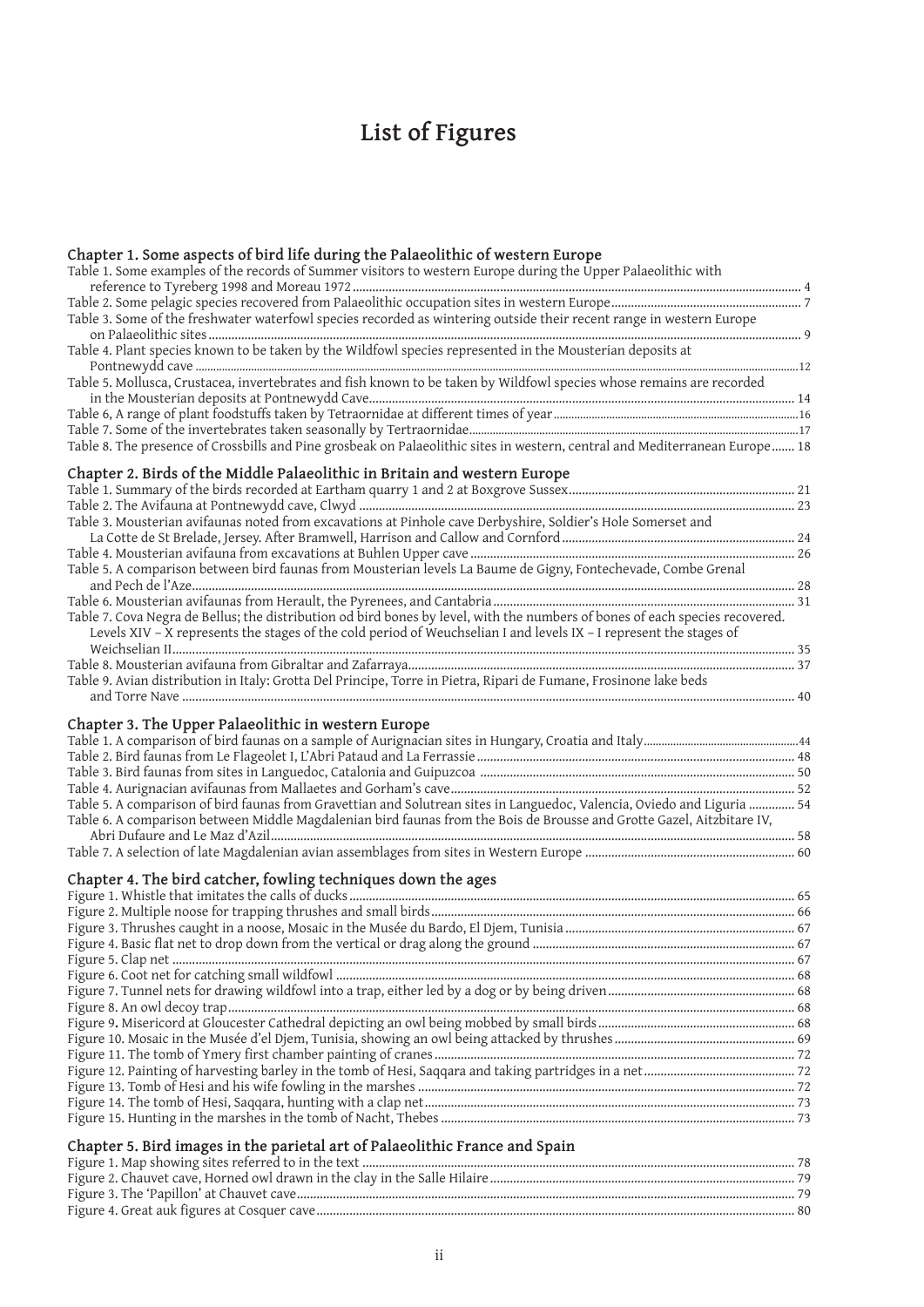| Chapter 6. Bird images in Palaeolithic portable art                                                                                                                                                                       |  |
|---------------------------------------------------------------------------------------------------------------------------------------------------------------------------------------------------------------------------|--|
|                                                                                                                                                                                                                           |  |
|                                                                                                                                                                                                                           |  |
|                                                                                                                                                                                                                           |  |
|                                                                                                                                                                                                                           |  |
|                                                                                                                                                                                                                           |  |
|                                                                                                                                                                                                                           |  |
|                                                                                                                                                                                                                           |  |
|                                                                                                                                                                                                                           |  |
|                                                                                                                                                                                                                           |  |
|                                                                                                                                                                                                                           |  |
|                                                                                                                                                                                                                           |  |
|                                                                                                                                                                                                                           |  |
|                                                                                                                                                                                                                           |  |
|                                                                                                                                                                                                                           |  |
|                                                                                                                                                                                                                           |  |
| Figure 17. Bone plaque with engraving of a long necked bird and a pebble on which the birds may be seen as a pair                                                                                                         |  |
|                                                                                                                                                                                                                           |  |
|                                                                                                                                                                                                                           |  |
| Figure 20. Short sections of engraved avian bone used as beads for personal ornament. MNP, Les Eyzies 101                                                                                                                 |  |
|                                                                                                                                                                                                                           |  |
|                                                                                                                                                                                                                           |  |
|                                                                                                                                                                                                                           |  |
|                                                                                                                                                                                                                           |  |
|                                                                                                                                                                                                                           |  |
|                                                                                                                                                                                                                           |  |
|                                                                                                                                                                                                                           |  |
|                                                                                                                                                                                                                           |  |
|                                                                                                                                                                                                                           |  |
|                                                                                                                                                                                                                           |  |
|                                                                                                                                                                                                                           |  |
|                                                                                                                                                                                                                           |  |
|                                                                                                                                                                                                                           |  |
|                                                                                                                                                                                                                           |  |
| Chapter 7. Avian resources in hunter-gatherer communities                                                                                                                                                                 |  |
|                                                                                                                                                                                                                           |  |
|                                                                                                                                                                                                                           |  |
|                                                                                                                                                                                                                           |  |
|                                                                                                                                                                                                                           |  |
|                                                                                                                                                                                                                           |  |
|                                                                                                                                                                                                                           |  |
|                                                                                                                                                                                                                           |  |
|                                                                                                                                                                                                                           |  |
| Chapter 8. Case study: snowy owls at the Grotte de Bourrouilla at Arancou, Atlantic Pyrenees                                                                                                                              |  |
|                                                                                                                                                                                                                           |  |
|                                                                                                                                                                                                                           |  |
|                                                                                                                                                                                                                           |  |
| Figure 5. Photograph of male snowy owl taken at the breeding station Le Rocher des Aigles, Rocamadour 128<br>Figure 6. Photograph of female snowy owl taken at the breeding station Le Rocher des Aigles, Rocamadour  128 |  |

Figure 7. Photograph of head of snowy owl taken at the breeding station Le Rocher des Aigles, Rocamadour............................. 128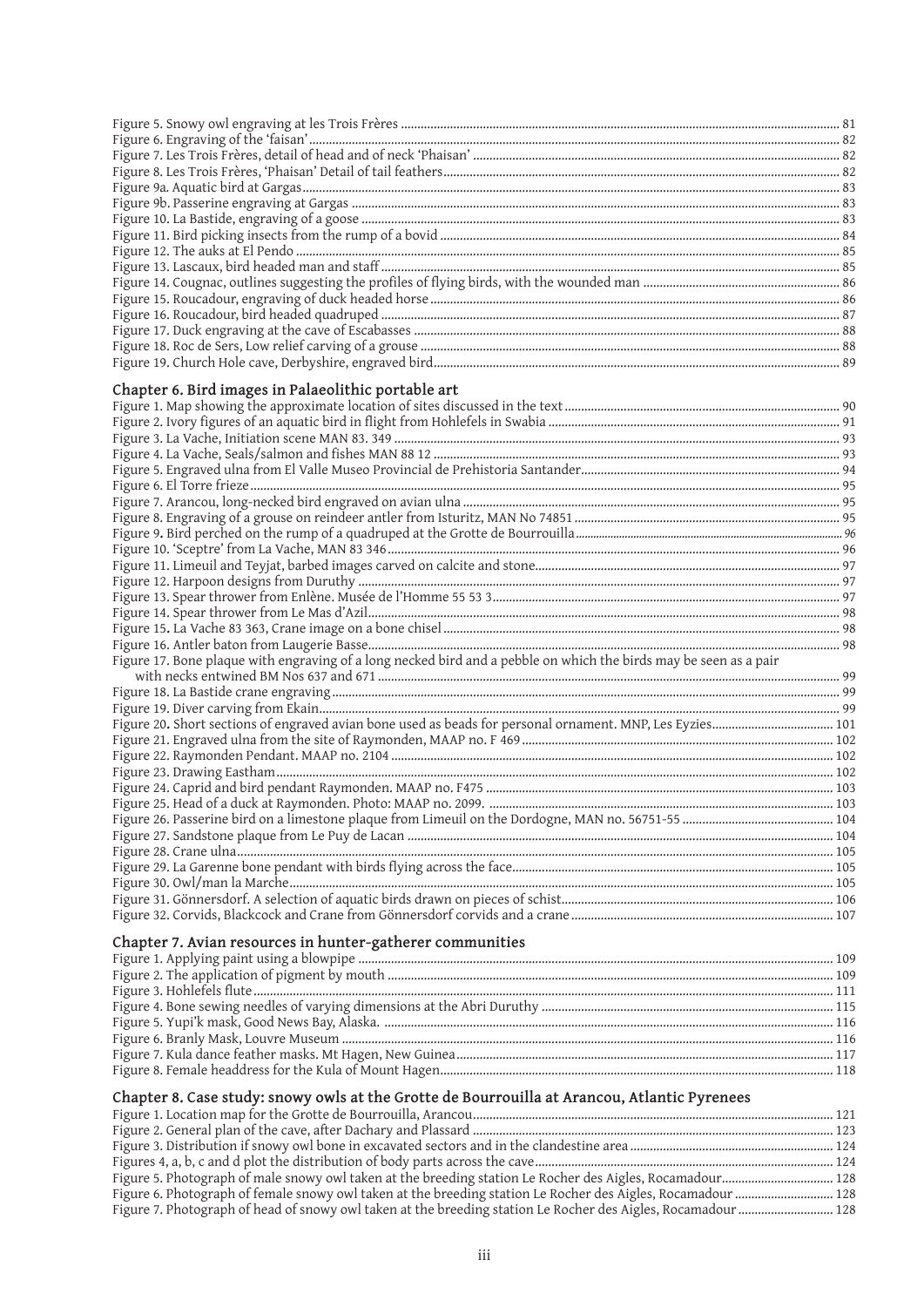| Table 2. Grotte de Bourrouilla at Arancou: the distribution of Snowy owl bones, level US 2007, by sector  123              |  |
|----------------------------------------------------------------------------------------------------------------------------|--|
| Table 3. Worked bone showing cut marks, burns and scraping, C, B, and R, mainly for severing joint or removal of flesh 125 |  |
|                                                                                                                            |  |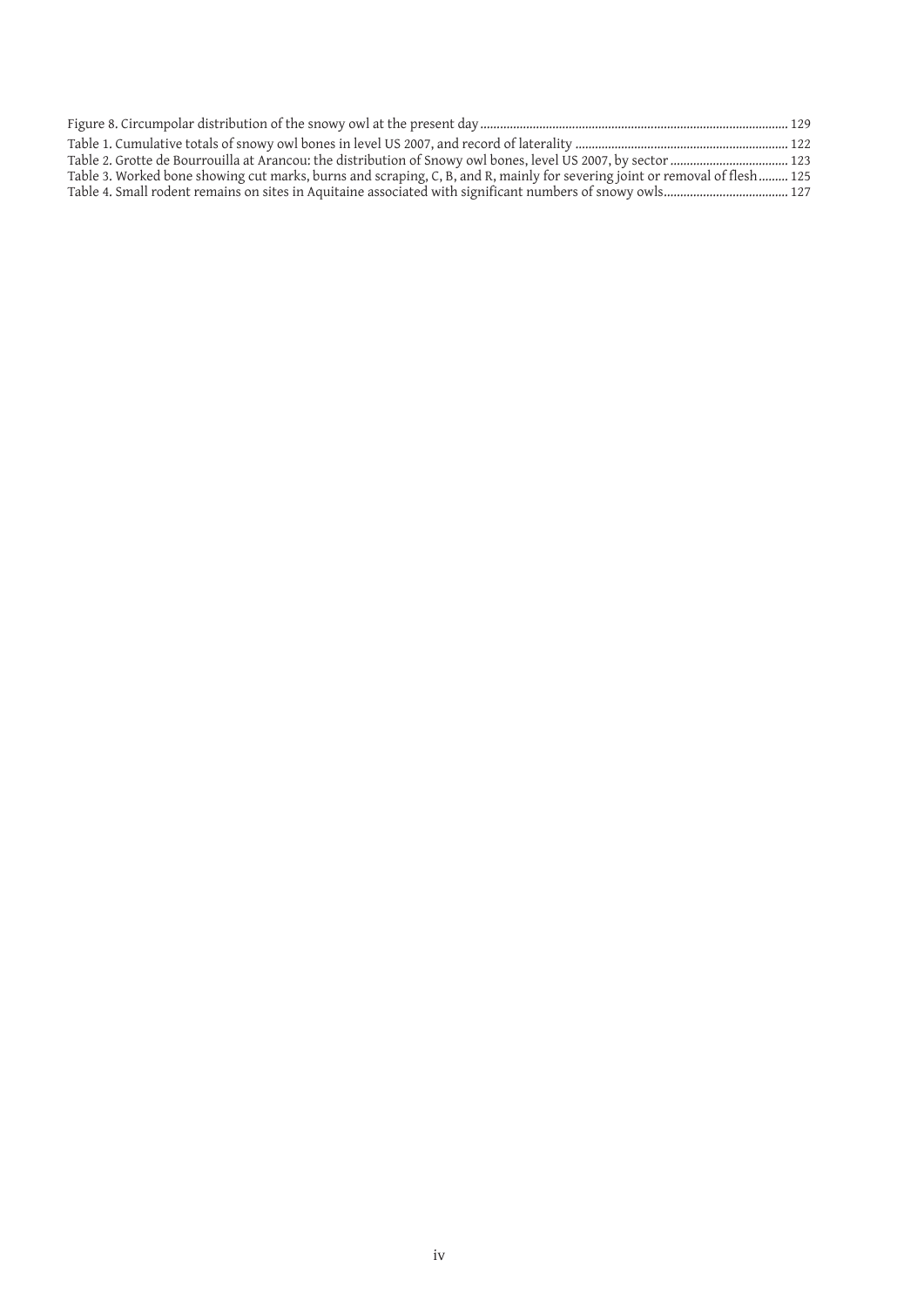### **Preface**

In putting together these chapters I have found that a study of the interaction between the avian world and that of the hunter - gatherer peoples of the Palaeolithic in Europe has been a search for pattern; pattern in avian ethology, pattern in human behaviour and how the separate patterns have intertwined from time to time. The outcomes show that during the timespan of the Palaeolithic cultures, ecological change was a constant and repetitive process and that in the study of the period, minute faunal detail was an important part of the interpretation of it.

The first three chapters are concerned with some aspects of avian ethology and the archaeological background; later chapters with the process and patterns of interaction between them. The pattern does not always come together. In the record of the Middle Palaeolithic in particular, the data from sites belonging to the Acheulean and early Neanderthal settlement is too patchy, intermittent and inconsistent to give more than a tiny glimpse of what might have been the bigger picture. As the Neanderthal populations expanded across Europe each with its own cultural markers, a pattern begins to emerge showing how resources, including birds, were exploited and put to use.

The gradual penetration into Western Europe of what we call Upper Palaeolithic cultures shortly before 40,000 Kyr BP. probably did not change the relationships greatly but the available information has suffered less erosion from time-factored forces and has remained intact in more detail. So much is now known and continuously being brought to light about the way these hunter-gatherer groups lived, used their resources even trading in them and in consequence how they socialised one group with another. Clear patterns are beginning to emerge, as a result of increasingly meticulous excavation techniques, awareness of the different ways in which tiny fragments of evidence might be interpreted and the use of advancing technology have all had a part to play in the field operations. Yet, just as important is always the research that takes place both before and after any excavation is carried out. The choice of sites selected to demonstrate the way in which avian resources were put to use and attained increasing importance in the development of hunter gatherer society has been based in part on the amount of available data and in part on personal research experience.

To a great extent, in the study of faunal remains, context may determine what material evidence will be

found and what will have perished; the location and its environment may affect the phenotype and genotype of the animal species under examination in terms of size, coloration, dietary preferences, movements or breeding potential, amongst other factors. Post excavation research, as technology changes, has become crucial to the extraction of all possible information from the objects revealed. Absolute dating methods, chemical analysis, mass spectrometry, and advances in microscopic, photographic and photometric studies of all types have advanced so much over the last 50 years and are continually evolving so that the researcher may now ask questions that were beyond the reach of earlier previous generations of archaeologists. The entire process takes longer and requires a diversity of specialist expertise but usually the results may be said to justify the extra cost.

And, over time, the questions change as does the relative emphasis placed on them. Currently in the field of anatomical studies, the emphasis is on the study of taphonomy, the treatment bone remains have undergone since death, who ate them, why and how were they modified, the purpose of the modification etc. And besides, what these conclusions may have to say about that social group and its lifestyle.

One of the difficulties associated with the interpretation of bone assemblages arises from the diversity of dating methods used currently and in the past and the difficulty in reconciling the data they provide. Tyreberg had to address this problem in 1998 and it is one faced by all researchers of the Palaeolithic. How to correlate the time sequences across Mammal Neogene zones, traditional glacial and biostratigraphy sequencing in different regions of Europe, reconciling them with cultural sequences. The absolute dating methods, though they present a more precise tool for comparing one site with another have imposed another hurdle to surmount, because of necessity they use different techniques. The most useful most frequently employed and consistent of the Radiometric dating, techniques within its parameters of accuracy is probably Carbon 14. As far as possible sites have been selected that carry secure uncalibrated C14 dates, although, where applicable, the sequence of Oxygen isotope (OIS) stages and land Mammal Zones (MNQ zones) have also been referred to.

Nomenclature may also create confusion not only in the changes in the scientific designations of birds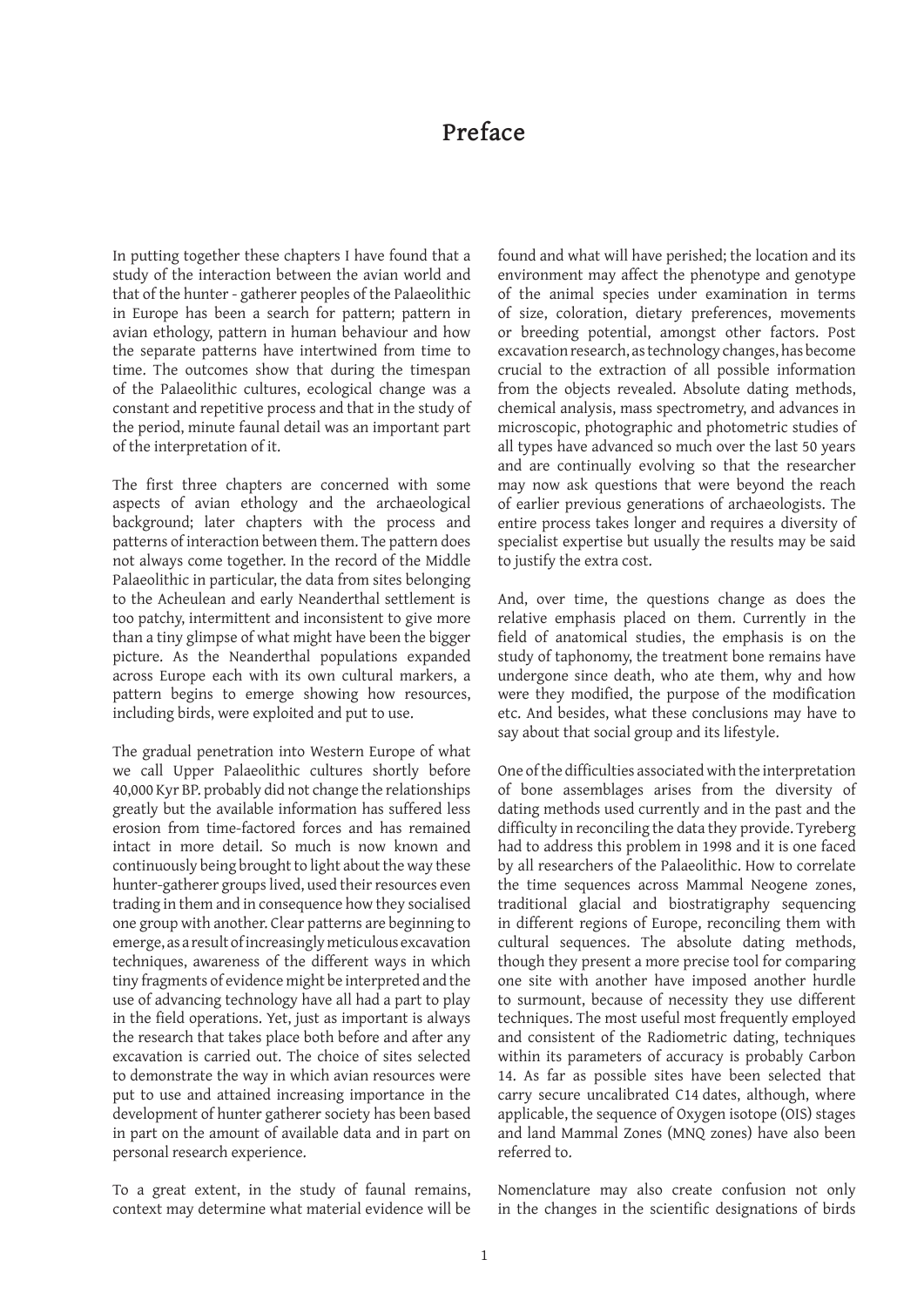but also for cultural sequencing. In the 1950's glacial phases continued to be referred to under the names of the Alpine sequence, while these fluctuations are now recognised as having regional variations and the task is to reconcile the local sequences with the evidence of ecology and cultural change.

By the start of the 21st century, the search for the evidence left by Early Man had already had a over 150 years of history of exploration behind it and some of the early excavations have needed to be revisited and the data revised, using the residue of what was left behind by the earlier archaeologists, left behind for their re-assessment. Added to which, at the time some of the objects, documenting the discoveries recovered by these pioneers were presented as gifts to friends and colleagues. When these objects of antiquity were given to a national or local museum they have normally been conserved. But too frequently individual pieces were given to private collectors and have been difficult to trace. At the time small bones were regarded as of lesser importance. The remains of microfauna or of the birds was seldom considered of sufficient value to be studied or retained.

Nevertheless, it is on the foundations laid by these pioneers that all recent research is founded. Without such scholarly leadership from researchers and antiquarians of the past, the present level of knowledge would be a great deal poorer. Each of us has their heroes who have taught or inspired them. Among my personal heroes I count independent thinkers like Dorothea Bate, André Leroi Gourhan, the Abbé Henri Breuil and some recent researchers. I am also hugely grateful my tutor, John Waechter, at the Institute of Archaeology in London who when told, as he was handing me his bird bone collection from Gorham's cave, Gibraltar for study, that although birds were quite a thing of mine, my knowledge of anatomy was sketchy, he replied that it would be greatly improved by the time *you have dealt with this lot.* Deal with it I did and carried on.

Despite the wonderful co-operation of museum staff and the use of their collections, the priority was to prepare an avian skeletal reference collection for personal use, despite the demands it made on the tolerance and patience of family, friends and sympathetic organisations. Most specimens were

collected in the field, where by experience one learnt that dried, skinned and eviscerated corpses, wrapped in newspaper, not polythene travelled better and attracted less official attention than fresh ones; and that insects, especially hornets were exceedingly efficient flensing operators if allowed to work on specimens hung out on a line, provided that line and attachments were wire, otherwise eager ants would devour the strings and their nest would require excavation to retrieve the fragmented specimen next morning. Happily, only one bird, a dunlin that had lost a wing was ever deliberately killed but it was under attack from gulls at the time without any chance of survival.

I have depended to a large extent on other researchers in ornithology and Palaeolithic archaeology. In the main most of these are referred to in the text but there has been particular dependence on the nine volumes of Cramp and Cramp and Simmons work in the *Handbook of birds in Europe, the Middle East and north Africa; Birds of the Western Palaearctic, (*1977-1994) for most of the ornithological data and on Tyreberg's site lists in *Pleistocene birds of the Palaearctic* (1998). For Anatomical detail and nomenclature, Baumel ed. (1979) has everything to recommend it and the volumes produced by the Institut fur Palaeoanatomie, domestikatione forschung und Geschichte der Tiermedizin of the University of Munich, directed bt Dr Boessneck, with Angela Von Dreisch (1976) *A Guide to the measurement of animal bones* can be useful.

But time and research move on, new techniques are becoming available all the time in answer to the increasing number of questions that are asked about animal and human behaviour, their chemistry, origins and development. And the means of seeking answers to these questions are being discovered all the time, usually emerging out of the requirements in other areas of research. Photographic techniques, photogrammetry and the electron microscope, the fields of biochemistry and materials research are being adapted for service in archaeology. Each new tool opens up the possibility of more precise information, though each has its advantages and limitations. In the end, any results depend on subjective judgement and the imaginative scope to ask the questions in the first place and explore the possible solutions, even if the answer is likely to be negative.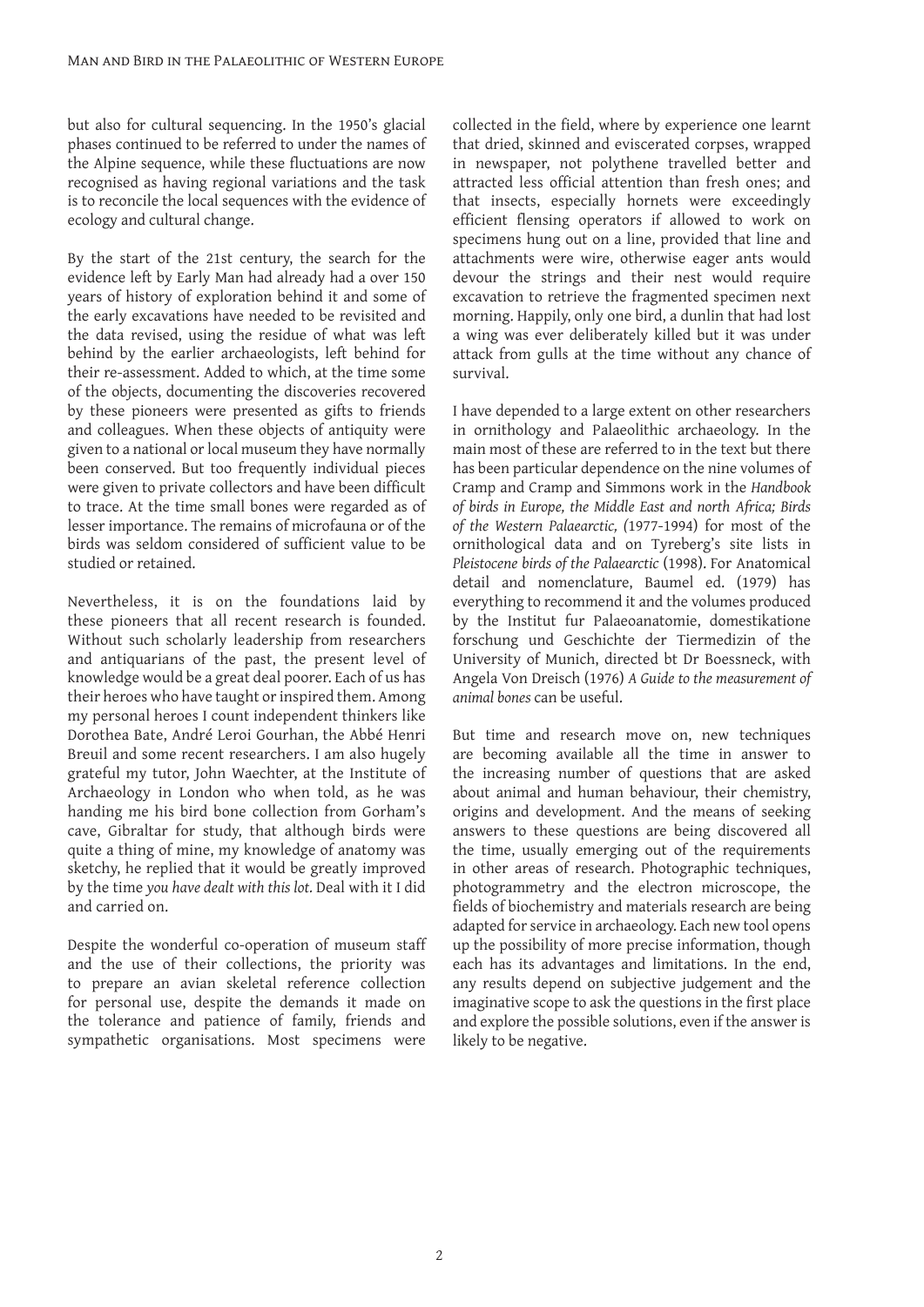#### **Chapter 1**

# **Some aspects of bird life during the Palaeolithic of western Europe**

Some of the aspects of avian ethology as they are related to Palaeolithic hunter-gatherer settlers are revealed in the fossil record that has been recovered from occupation sites and caves in western Europe and have something to say about the life of the birds themselves during the Upper Pleistocene. Conversely while an avian presence may provide some information regarding the environment of hunter-gatherer peoples, its absence may be a reflection of ecological or other issues of human priorities. Yet an even more important situation relevant to the issues raised by current climate change is that even though there were long periods when the European climate deteriorated to a point where it could not support a number of species whose niche requirements demanded temperate or Mediterranean conditions to survive, these came back fairly rapidly as the temperature rose again and restored the ecology to match their needs. The situation never became one of extinction due to catastrophic external forces, as perhaps happened during the Cretaceous, but an internal fluctuation subject to later restoration.

In his introduction to the comprehensive lists of the *Pleistocene birds of the Palaearctic, a Catalogue, 1998*  Tyreberg takes the starting point of the Palaeolithic as around 1.64 MA BP, a date that follows after the Olduvai geomagnetic event. The point at which birds began to be exploited as a resource for hunter-gatherer peoples in western Europe appears to be around 500,000 Years BP, during the early Middle Palaeolithic, from which time there begins to be some clear evidence of human and avian inter-action rather than possibly random juxta positioning of bones or scavenging on the kills of other predators. The discovery of assemblages of animal and avian bone makes it possible to attempt a partial reconstruction of the changing environment and ecology of the locality. Useful data for this is preferentially obtained from the stable sequences in cave or open air settlements. Material from river terraces or shorelines is less useful, since it has frequently been re-deposited and therefore the date and context is more doubtful.

The effect of climate fluctuation on bird populations was profound. Habitats, for both summer and winter visitors to western Europe, breeding behaviour and distribution areas were all dependent on the niche requirements of individual species that were subject to changes in the environment. Some of the ecological

changes brought about by climatic fluctuation, may be traced in the evidence of species distribution as derived from the archaeological record. Migration patterns undoubtedly changed, as noted by Moreau in 1972, who listed many of the passerines as having disappeared from the European list in times of glacial advance. Food availability is a major factor in defining the suitability of a habitat to support a varied bird fauna, A diverse avifauna in a particular context may therefore indicate a rich variety in the local ecology since across the spectrum birds will relate to every other taxon present, either in the sense of being broadly sympatric or in a prey/predator relationship.

The data is complicated, as noted by Tyreberg, by the different dating methods used. Not only do many older excavation publications rely on cultural chronology but the various means of absolute dating are not always consistent or standardised. Where recent C14 dates are available, these have been used as being within the range of probability. The record is also biased and incomplete. Whereas large mammals have always been a priority in considering the human environment, the significance of birds, micro-mammals and other species in the ambient fauna and flora was not fully recognised by the early excavators and the evidence was not always retained.

#### **Seasonal movement patterns**

The following tables show the species and contexts of the bird species recorded as present in dateable excavated cave deposits in western Europe. The sites where each one has been recorded are broadly and somewhat arbitrarily grouped into the major Palaeolithic cultural and climatic sequences. It attempts to give a broad picture, based on Djindjian, F., Koslowski, J., and Otte, M. 1999. There may be local discrepancies in the lists, and some noteworthy sites have been omitted since some of the determinations may require revision.

The species listed in Table 1 shows many of those species identified by R.E. Moreau in 1972 as unlikely to be able to survive in western Europe during a glacial advance.

Of particular significance is the small number of deposits dated to the Last Glacial maximum from which bird remains have been recovered, that confirm Moreau's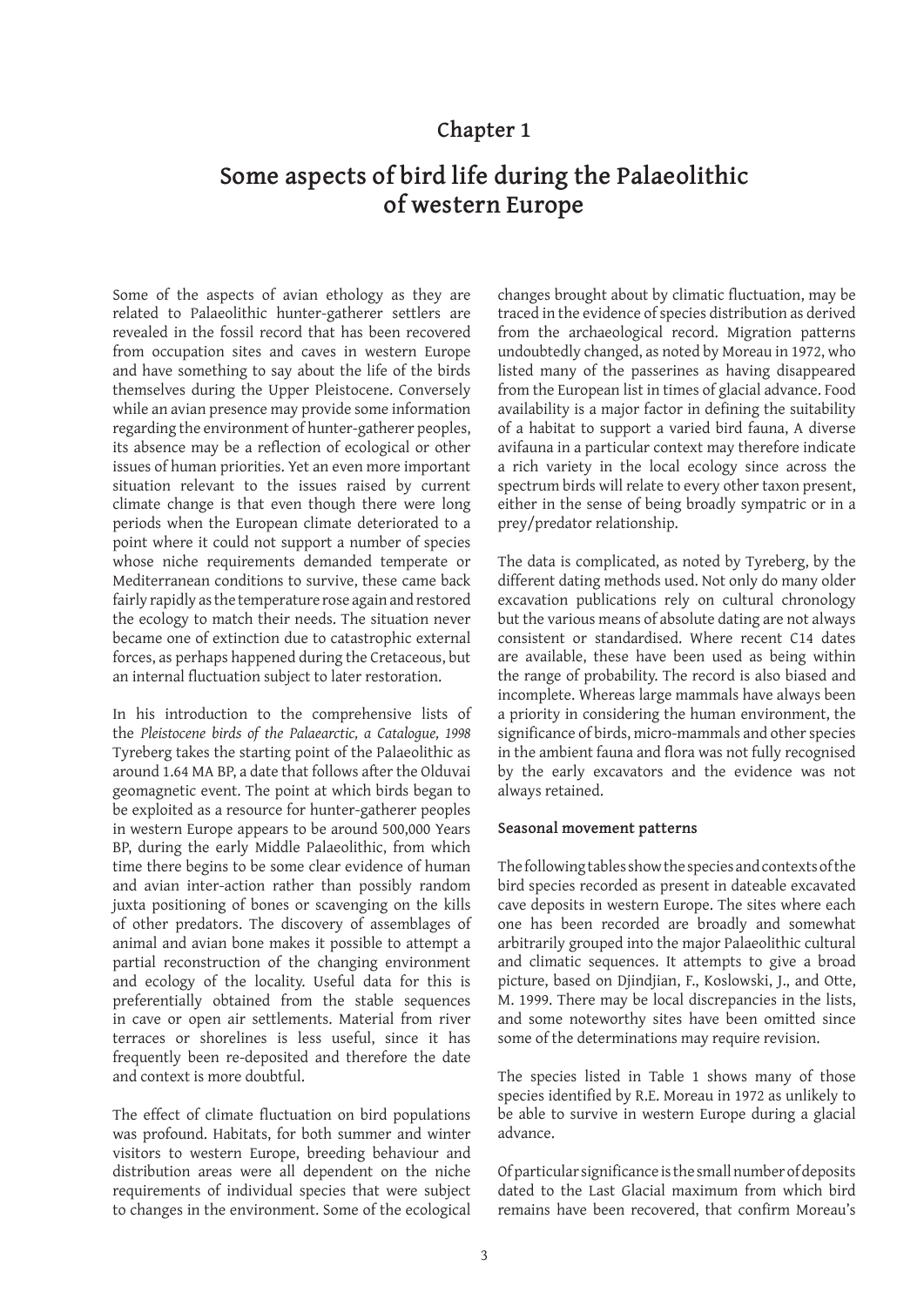| Man and Bird in the Palaeolithic of Western Europe |
|----------------------------------------------------|
|----------------------------------------------------|

| Species                    | $250 - 40$ Kyr BP<br>Mousterian                                                                             | Upper palaeolithic<br>$40 - 28$ Kyr BP<br>transition to<br>Aurignacian | deteriorating climate<br>$28 - 22$ Kyr BP<br>transition to<br>Gravettian, | Local Solutrean<br>$22 - 17$ Kyr BP<br>Last Glacial<br>maximum | Magdalenian sequence,<br>$17 - 10$ Kyr BP<br>ice retreating              | 10 Kyr to recent<br>Mesolithic <                                                  |
|----------------------------|-------------------------------------------------------------------------------------------------------------|------------------------------------------------------------------------|---------------------------------------------------------------------------|----------------------------------------------------------------|--------------------------------------------------------------------------|-----------------------------------------------------------------------------------|
| Coturnix coturnix          | C.N. de Bellus Jativa<br>A. Olha, Pyr Atlant.<br>Valdegoba Burgos<br>Aurensan Hte Pyr.<br>B. de Gigny Jura. | B. de Gigny Jura                                                       | Le Flageolet Dord.<br>B. de Gigny Jura                                    | A. des Pecheurs,<br>Ardêche.                                   | Cauna de Belvis Hte Pyr.<br>Bois du Cantet Hte Pyr.<br>Aurensan Hte Pyr. | B. des Gonvillars Hte<br>Baume des Grottes<br>B. de Gigny Jura<br>Saône<br>Isère. |
| <b>Burhinus</b> oedicnemus |                                                                                                             |                                                                        |                                                                           |                                                                | La Madeleine, Dord.<br>A. Dufaure Landes                                 |                                                                                   |
| Otus scops                 | Pech de L'Aze. Dordogne<br>Combe Grenal, Dord                                                               |                                                                        | A. des Pecheurs Ard.<br>Arbreda Gerona<br>A, Pataud Dord.                 | Bois de Brousse<br>Herault                                     | Cauna de Belvis Aude<br>Laroche II Herault                               | Dord Salpêtre Herault<br>Pont d'Ambon                                             |
| Apus melba                 | C.N. de Bellus Jativa<br>Devil's Tower Gib.<br>Hortus Herault                                               | C. de Zafarraya<br>Malaga                                              |                                                                           |                                                                | G. des Romains Ain Cingle<br>Vemell Barcelona                            | Balme des Grottes Isère                                                           |
| Apus pallidus              |                                                                                                             | Es Poussas, Eivissa                                                    |                                                                           |                                                                |                                                                          | Es Poussas, Eivissa                                                               |
| Merops apiaster            | Combe Grenal Dordogne                                                                                       |                                                                        |                                                                           |                                                                |                                                                          | Salpêtre Herault                                                                  |
| Cuculus canorus            |                                                                                                             |                                                                        |                                                                           |                                                                | Abr. de Campalou Drôme<br>G. d'Eyzies Dord.                              |                                                                                   |
| Corracias garrulus         | Arbreda Gerona                                                                                              |                                                                        |                                                                           |                                                                | Gr. dela Madonna Calabria<br>Trou Violet Ariège                          | Es Poussas Eivissa<br>C. Genovesi sicily<br>G. Polesini Lazio                     |
| Hirundo daurica            | G. Simard Charente<br>Pech de l'Aze Dord.<br>Salpêtre Herault<br>Balauzière Gard<br>Hortus Herault          |                                                                        |                                                                           | A. du Blot Hte Loire<br>Jaurens Corrèze                        | Cauna de Belvis Aude<br>Gr. des Romains Ain                              | G. St Pierre Hte Savoie                                                           |
| Luscinia megarhyncos       |                                                                                                             |                                                                        |                                                                           |                                                                |                                                                          | C. de Nerja Malaga                                                                |
| Phoenicurus phoenicurus    | Fontechevade Charente                                                                                       |                                                                        |                                                                           | A. du Blot hte Loire                                           | A. Lafaye Tarn et Garonne                                                |                                                                                   |

Table 1. Some examples of the records of Summer visitors to western Europe during<br>the Upper Palaeolithic with reference to Tyreberg 1998 and Moreau 1972. Table 1. Some examples of the records of Summer visitors to western Europe during the Upper Palaeolithic with reference to Tyreberg 1998 and Moreau 1972.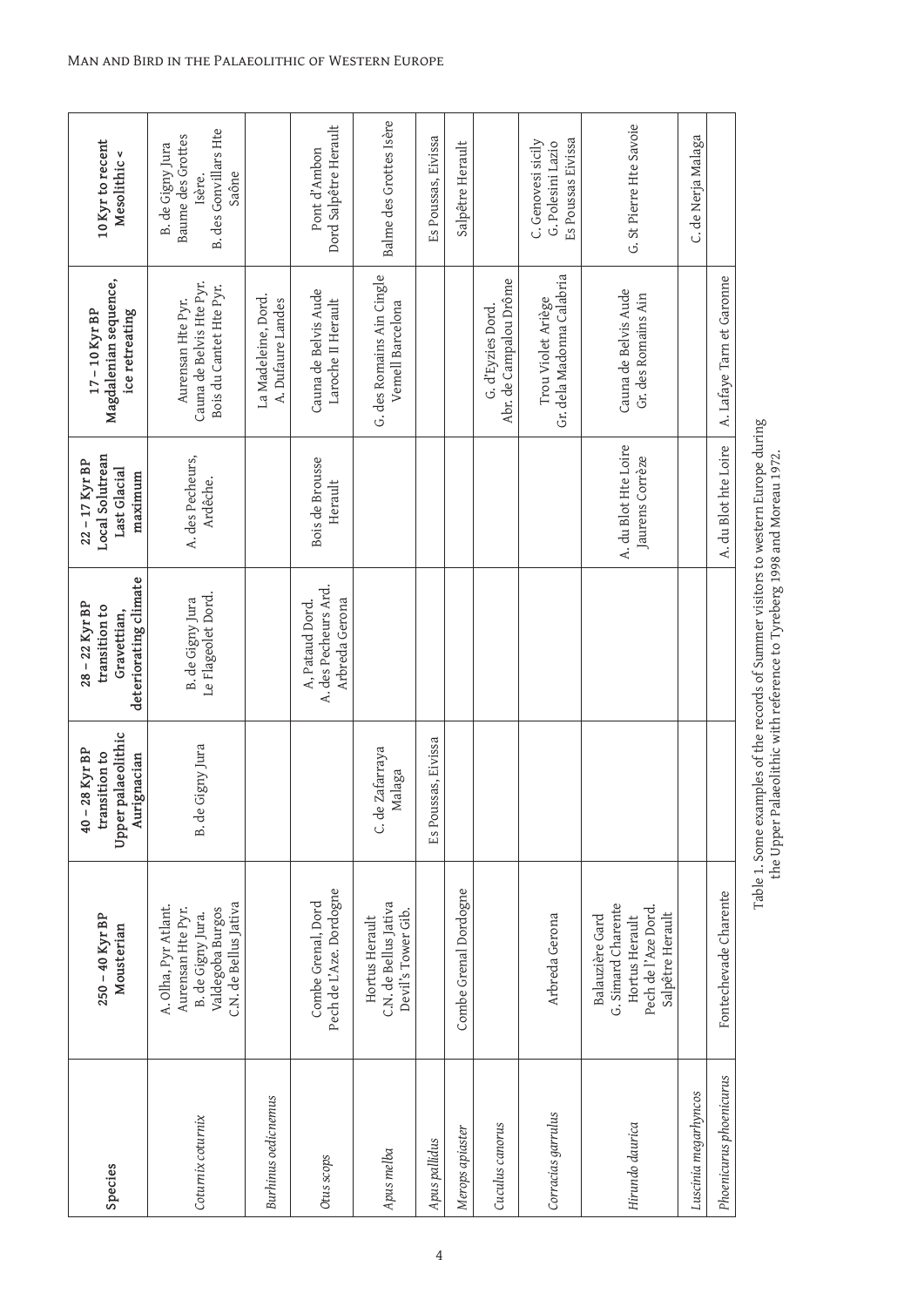| Species                  | $250 - 40$ Kyr BP<br>Mousterian             | Upper palaeolithic<br>$40 - 28$ Kyr BP<br>transition to<br>Aurignacian | deteriorating climate<br>$28 - 22$ Kyr BP<br>transition to<br>Gravettian, | Local Solutrean<br>$22 - 17$ Kyr BP<br>Last Glacial<br>maximum | Magdalenian sequence,<br>$17 - 10$ Kyr BP<br>ice retreating | 10 Kyr to recent<br>Mesolithic < |
|--------------------------|---------------------------------------------|------------------------------------------------------------------------|---------------------------------------------------------------------------|----------------------------------------------------------------|-------------------------------------------------------------|----------------------------------|
| Monticola saxatilis      | Aurensan Hte Pyr.                           |                                                                        |                                                                           |                                                                | Boids du Cantet Hte Pyr.<br>B. Loire Hte Pyr.               |                                  |
| Monticola solitarius     | C.N. de Bellus Jativa<br>Combe Grenal Dord. | Gatzarria Pyr. Atlant<br>Zafarrya Malaga                               |                                                                           |                                                                | Cingle Vermell Barcelona<br>C. de Nerja Malaga              |                                  |
| Acrocephalus paludicola  |                                             |                                                                        |                                                                           |                                                                | A. des Romains Ain                                          |                                  |
| Acrocephalu palustris    |                                             |                                                                        |                                                                           |                                                                | A. de Rochdune Doubs                                        |                                  |
| Acrocephalus scirpaceus  |                                             |                                                                        |                                                                           |                                                                | Erralla Guipuzcoa                                           |                                  |
| Acrocephalus arudinaceus |                                             |                                                                        |                                                                           |                                                                | A. du Calvaire Htee Pyr.                                    |                                  |
| Hippolais icterina       | Combe Grenal, Dord                          |                                                                        |                                                                           |                                                                |                                                             |                                  |
| Sylvia hortensis         | Combe Grenal Dord                           |                                                                        |                                                                           |                                                                |                                                             | Gr. St Pierre Savoie             |
| Ficedula hypolleuca      | Salpêtre Herault<br>Hortus Herault          |                                                                        |                                                                           |                                                                | G. des Romains Ain                                          |                                  |
| Lanius collurio          | Combe Grenal Dord                           |                                                                        |                                                                           |                                                                |                                                             |                                  |
| Lanius minor             |                                             | Es Poussas, Eivissa                                                    |                                                                           |                                                                |                                                             |                                  |
| Lanius excubitor         |                                             | Es Poussas, Eivissa                                                    |                                                                           |                                                                |                                                             |                                  |
| Lanius senator           |                                             | Es Poussas, Eivissa                                                    |                                                                           |                                                                |                                                             | Salpêtre Herault                 |

| ţ |  |
|---|--|
|   |  |
|   |  |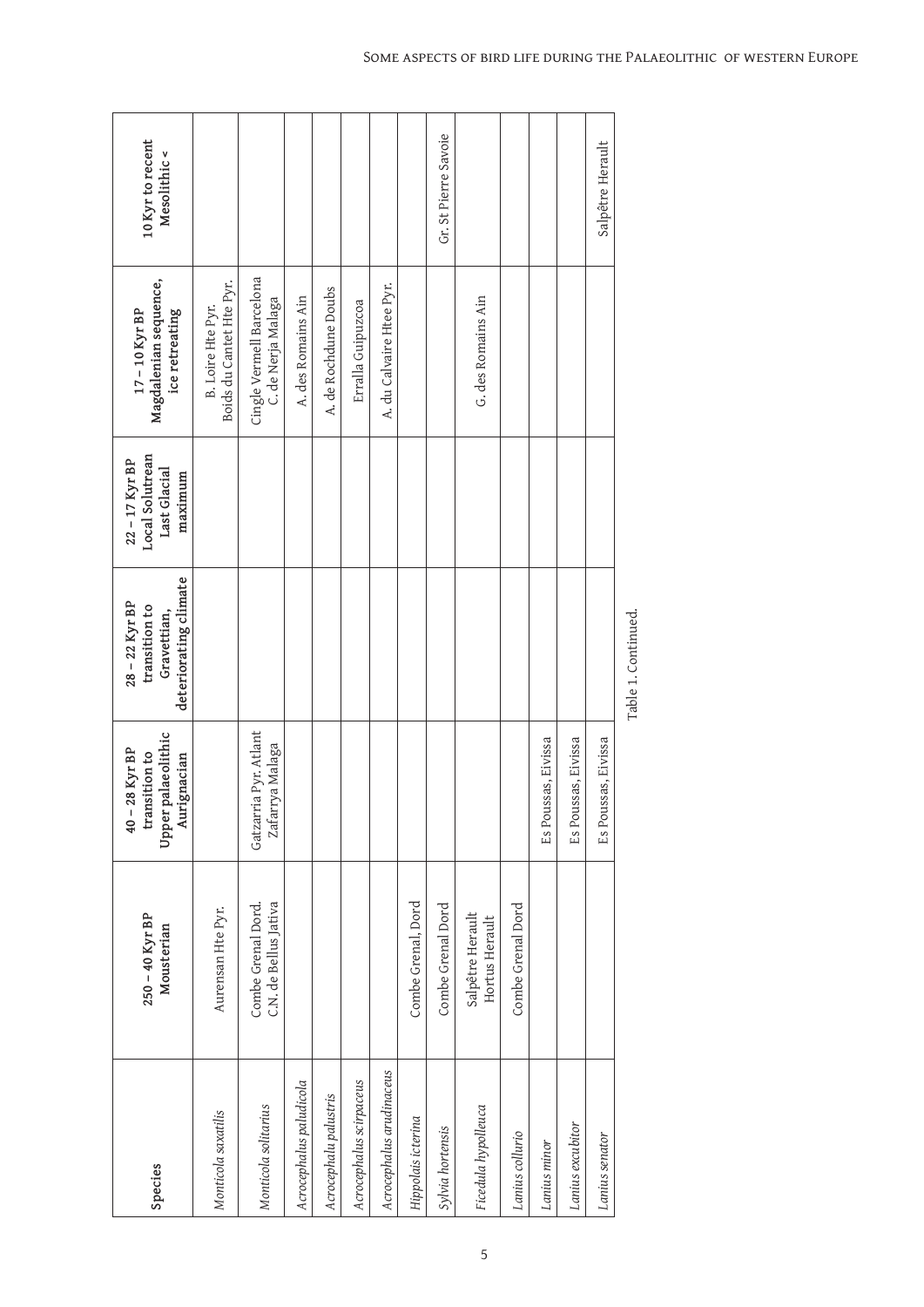hypothesis. Warblers, Flycatchers and Shrikes, all of whom depend to a considerable extent on insect life, are totally absent from the selected sites. Nevertheless, as the climate warmed and the ice retreated during the final stages of the Last Glaciation, the majority of these species, many of whom depend to some degree on airborne insect life, returned to recolonise southwest Europe, re-entering via the Mediterranean regions in the south and east. This resurgence was interrupted relatively briefly by the stages of renewed cold, known as Dryas 1, 2 and 3.

The extended timespan of Mousterian development presents a more confused picture when taken as a whole but the changes become locally clearer as individual sites are studied in detail or re-examined in the light of recent revisions. Sites like Pontnewydd in north Wales (Aldhouse Green *et al.* 2012), or the current investigations into the sequence of occupations in Gorham's cave on Gibraltar. Or, the sequence at Combe Grenal in the south of the Dordogne where there appears to have been an influx of small passerine summer migrants arriving during a temperate phase towards the end of OIS 5a; species that included a beeeater, *Merops apiaster,* blue rock thrush, *Monticola solitarius* icterine and garden warblers, *Hippolais icterina* and *Sylvia borin,* with a red backed shrike, *Lanius collurio*, that with the excavations at Pech de l'Aze revealed the presence of a red rumped swallow, *Hirundo daurica*, all summer migrants into warm temperate zones (Mourer Chauviré 1975).

An examination of the fossil record would therefore appear to confirm Moreau's prediction that the ecology of Europe to the north of the Garonne and west of the Rhone was not able to support many of these small migrants during times of glacial advance.

#### Table 2

Apart from cave sites along the Cantabrian littoral, where the inshore waters remained at a considerable depth even during glacial maxima, the majority of sites are close to the Mediterranean shores of Iberia and Italy, where sea levels fell considerably during cold phases and shorelines extended as much as 30 kilometres. A lower mean sea level during the Last Glacial Maximum may go some way towards providing a reason for the absence of seabirds in the record of any site except Arene Candide, Savona, Italy, situated above the deep waters of the Ligurian coast.

Once the climate had begun to ease and sea levels to rise, seabird populations began to increase in these coastal locations of the Mediterranean and Cantabria.

#### Table 3

Table 3 aims to show the winter movements of northerly breeding wildfowl over the same time span. At the present day, many fresh and brackish water wildfowl breed in northern and arctic regions, moving southwards in Winter. There is little evidence for the breeding locations during the Palaeolithic but it appears evident that during periods of prevailing glacial advance the wintering zones of many species extended southwards of the current limits. So that *Cygnus columbianus bewickii*, the Bewick swan remains were identified in a Mousterian level at Carnello, near Soria on the river Liri in Lazio province of Italy at a latitude of 41.430 N. It was also present at Dufaure, one of the rock shelters in the Pastou cliffs beside the Gave d'Oleron, France at a latitude of 43.33°N, in a Magdalenian level, dated to Dryas II (12,200-11,000 BP). There are also records of identifications in the UK and Ireland but some of the dating is a little uncertain.

Finds of Whooper swan, C*ygnus cygnus* have been found to be more widely distributed in Europe, both within possible present day wintering areas and further south to regions not currently thought to be within their range. The identified sites in France where they were present during the Mousterian occupation seem to be mainly confined to southern and eastern parts of the country: at Balauzière in Gard, Ramandils in the Aude and in a dated deposit at the Baume de Gigny in the Jura carrying dates between 45,000 ans 32,000 BP. In Italy the whooper swan was recovered in association with Mousterian at the Grotta della Cava di Sezze Romano in the province of Lazio (Cassoli 1980) and at Grottoni in the Abruzzo (Giustizia 1979).

There are no certain records of either species of these swans between the end of the Mousterian in France until the beginning of the Magdalenian, although there is an undated record of bone(s) from the Grande Grotte at Arcy sur Cure in Lambrecht 1833 and Milne Edwards 1867-71 (quoted by Mourer Chauviré 1979).

The presence of whooper swan in the southwest of France and the Mediterranean seems to have become more frequent as climatic conditions began to ameliorate at the end of the Last Glaciation. Deposits at Arene Candide on the Ligurian coast of Italy contained a long sequence of 'Tardigravettian occupations dated to around 11,000 BP, each with remains of Whooper swan (Cassoli 1980) and there was a possible discovery of a bone in the Grotta Romanelli as far south as the province of Puglia on the Adriatic coast (Cassoli and Tagliacozzi 1994).

In the Pyrenean region of France, there were finds of whooper swan in Magdalenian contexts in the caves of Massat in Ariège (Clot and Mourer Chauviré 1986) Gourdan in Haute Garonne (Ibid) and in the Atlantic Pyrenees among the debris left behind by clandestine diggings into late Magdalenian deposits at the Grotte de Bourrouilla at Arancou (Eastham in Chauchat 1999).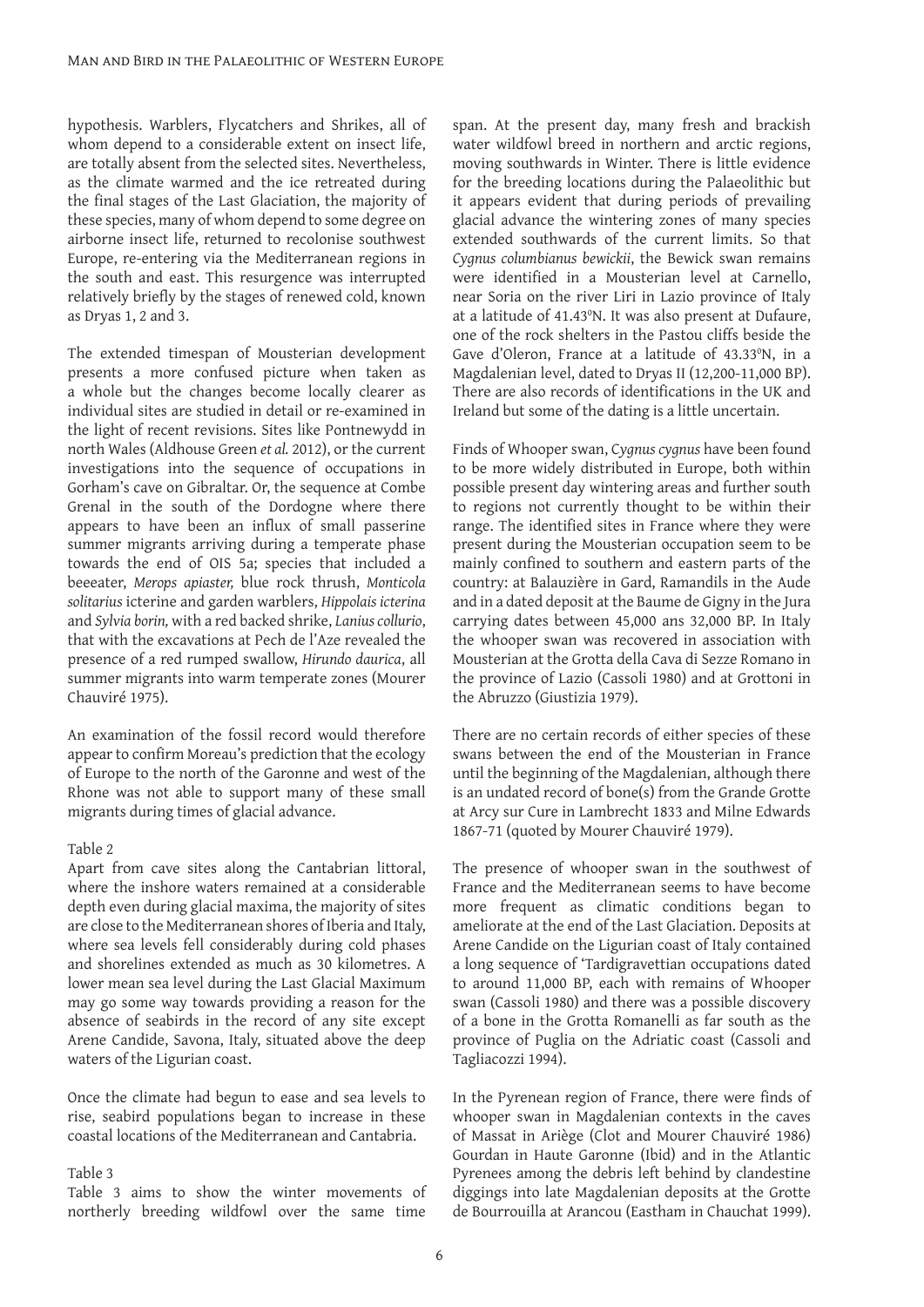| Species                      | $250 - 40$ Kyr BP<br>Mousterian                                    | Upper Palaeolithic,<br>$40 - 28$ Kyr BP<br>Transition to<br>Aurignacian | Climatic shift,<br>28 - 22 Kyr BP<br>transition to<br>Gravettian | Maximum local<br>$22 - 17$ Kyr BP<br>Last Glacial<br>Solutrian | Ice in retreat Magdalenian<br>$17 - 10$ Kyr BP<br>sequence                                           | Holocene Mesolithic to<br>10 Kyr BP to recent<br>present                |
|------------------------------|--------------------------------------------------------------------|-------------------------------------------------------------------------|------------------------------------------------------------------|----------------------------------------------------------------|------------------------------------------------------------------------------------------------------|-------------------------------------------------------------------------|
| Calonectris diomedia         | A. Olha Pyr. Atlantic<br>C. Genovesi, Sicily<br>Devil's tower Gib. | Es Poussas, Eivissa                                                     |                                                                  |                                                                | C. de Nerja Malaga<br>C. Genovesi Sicily                                                             | Genovesi, Sicily G. della<br>C. de Nerja Malaga C.<br>Madonna, Calabria |
| Puffinus gravis              |                                                                    |                                                                         |                                                                  |                                                                | C. de Nerja Malaga                                                                                   | C. de Nerja Malaga                                                      |
| Puffinus griseus             |                                                                    |                                                                         |                                                                  |                                                                |                                                                                                      | C. de Nerja Malaga                                                      |
| Puffinus yelkouan            |                                                                    |                                                                         |                                                                  |                                                                | Gorham's cave, Gib.                                                                                  |                                                                         |
| Puffinus puffinus            | C. Genovesi, Sicily                                                |                                                                         |                                                                  |                                                                | C. de Nerja Malaga                                                                                   | C. de Nerja, Malaga<br>Sewell's, cave Gib.                              |
| Sula bassana                 | Archi Cave, Calabria                                               |                                                                         |                                                                  |                                                                | C. de Torre, Guipuxcoa<br>C. de Nerja, Malaga                                                        |                                                                         |
| Phalocrocorax carbo          |                                                                    |                                                                         |                                                                  | Arene Candide, Lig.                                            | G. Romanelly, Italy                                                                                  |                                                                         |
| Phalocrocorax<br>aristotelis | C.N. de Bellus, Jativa<br>Gorham's cave, Gib.                      |                                                                         |                                                                  | Arene Candid, Lig.                                             | C.N. Negra de Bellus, Valencia<br>C. de Nerja, Malaga<br>Gorham's, cave Gib.<br>Gr. de Colombi, Lig. |                                                                         |
| Larus ridibundus             | Gorham's cave, Gib.                                                | Castillo, Santander<br>Ekain, Guipuzcoa                                 |                                                                  | Arene Candide, Lig.                                            |                                                                                                      |                                                                         |
| Larus canus                  |                                                                    |                                                                         | Baden Wurtemberg<br>Brillenhohle,                                |                                                                | G. des Romains, Ain<br>C. de Nerja, Malaga<br>La C olombière, Ain                                    | Bois du Cantet, Hte<br>Pyrenees                                         |
| Larus fuscus                 | Gorham's cave, Gib.                                                | Gorham's cave, Gib.<br>Devil's tower, Gib.                              |                                                                  |                                                                | G. des Romains, Ain<br>La Colombière                                                                 |                                                                         |
| Larus argentatus             | Tournal, Aude                                                      | Gorham's cave, Gib.                                                     |                                                                  |                                                                |                                                                                                      |                                                                         |
| Larus marinus                |                                                                    | Casillo, Santander                                                      |                                                                  |                                                                | Arene Candide, Lig.<br>Nerja, Malaga                                                                 |                                                                         |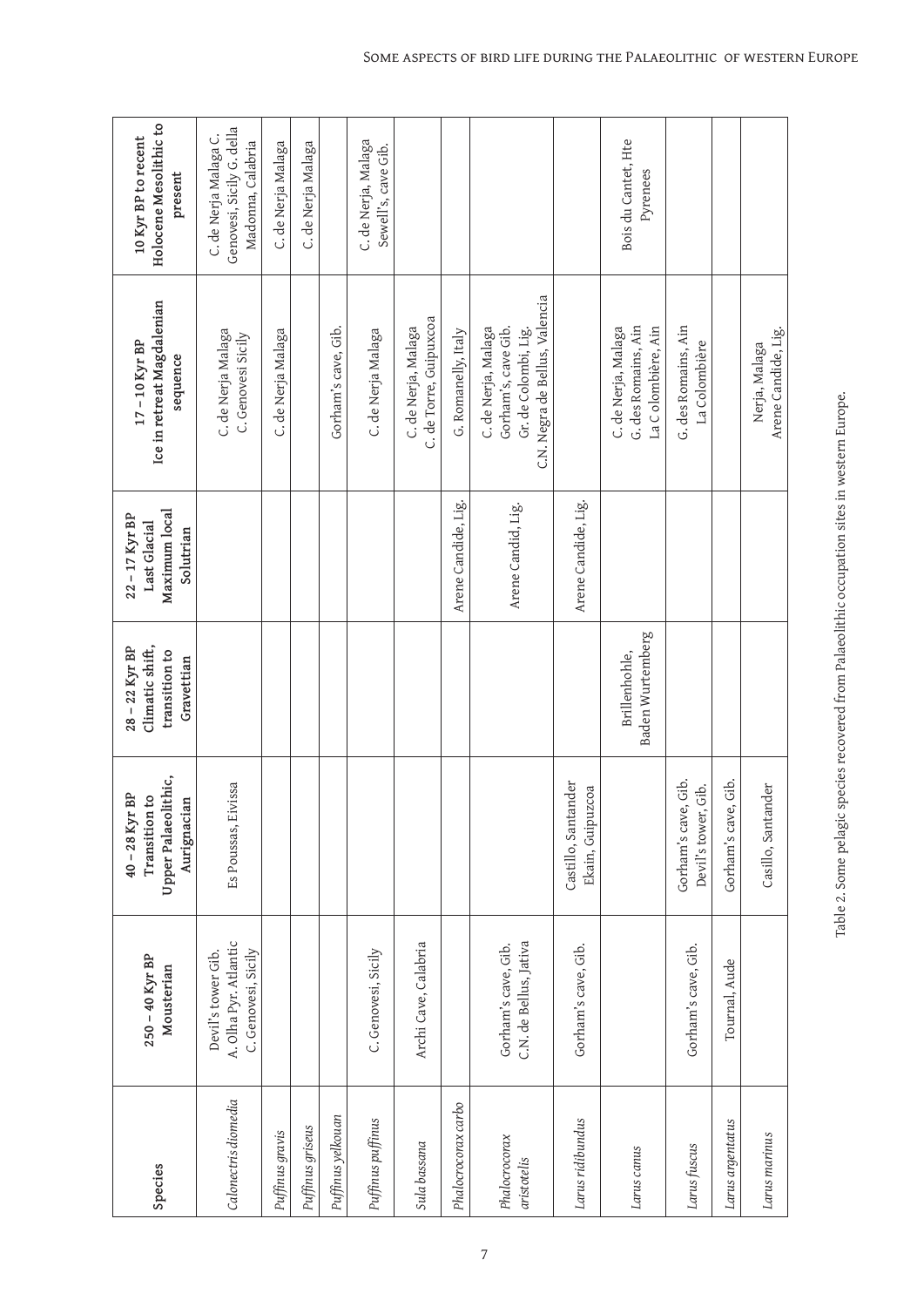| Species             | $250 - 40$ Kyr BP<br>Mousterian | Upper Palaeolithic,<br>$40 - 28$ Kyr BP<br>Transition to<br>Aurignacian | Climatic shift,<br>28 - 22 Kyr BP<br>transition to<br>Gravettian | Maximum local<br>22-17 Kyr BP<br>Last Glacial<br>Solutrian | Ice in retreat Magdalenian<br>$17 - 10$ Kyr BP<br>sequence                                                                                           | Holocene Mesolithic to<br>10 Kyr BP to recent<br>present |
|---------------------|---------------------------------|-------------------------------------------------------------------------|------------------------------------------------------------------|------------------------------------------------------------|------------------------------------------------------------------------------------------------------------------------------------------------------|----------------------------------------------------------|
| Rissa tridactyla    |                                 |                                                                         |                                                                  |                                                            | G. de Lourdes, Hte Garonne.<br>C. de Ermittia, Guipuzcoa<br>G. St. Pierre I, Savoie<br>G. Romanelli, Puglia.<br>G. dei Fanciuli, Lig.<br>A. Gay, Ain |                                                          |
| Sterna sandvicensis |                                 | Devil's tower, Gib.                                                     |                                                                  |                                                            |                                                                                                                                                      |                                                          |
| Sterna hirundo      | A. Olha, Pyr. Atlantic          | Castillo, Santander                                                     |                                                                  |                                                            |                                                                                                                                                      |                                                          |
| Sterna paradisea    |                                 |                                                                         |                                                                  | Arene Candide, Lig.                                        | Gare de Couze, Dord.<br>A. Gay Ain.                                                                                                                  |                                                          |
| Uria aalge          |                                 |                                                                         |                                                                  | Arene Candide, Lig.                                        |                                                                                                                                                      |                                                          |
| Alca torda          |                                 |                                                                         |                                                                  | Arene Candide, Lig.                                        |                                                                                                                                                      |                                                          |
| Pinguinis impennis  | Gorham's cave, Gib.             |                                                                         |                                                                  |                                                            | Arene Candide, Lig.                                                                                                                                  |                                                          |
| Alle alle           | B. de Gigny, Jura               |                                                                         |                                                                  |                                                            | Bois du Cantet, Htes Pyr.                                                                                                                            |                                                          |
| Fratercula arctica  |                                 | Gorham's cave, Gib.                                                     |                                                                  | Arene Candide, Lig.                                        |                                                                                                                                                      |                                                          |
|                     |                                 |                                                                         |                                                                  |                                                            |                                                                                                                                                      |                                                          |

Table 2. Continued. Table 2. Continued.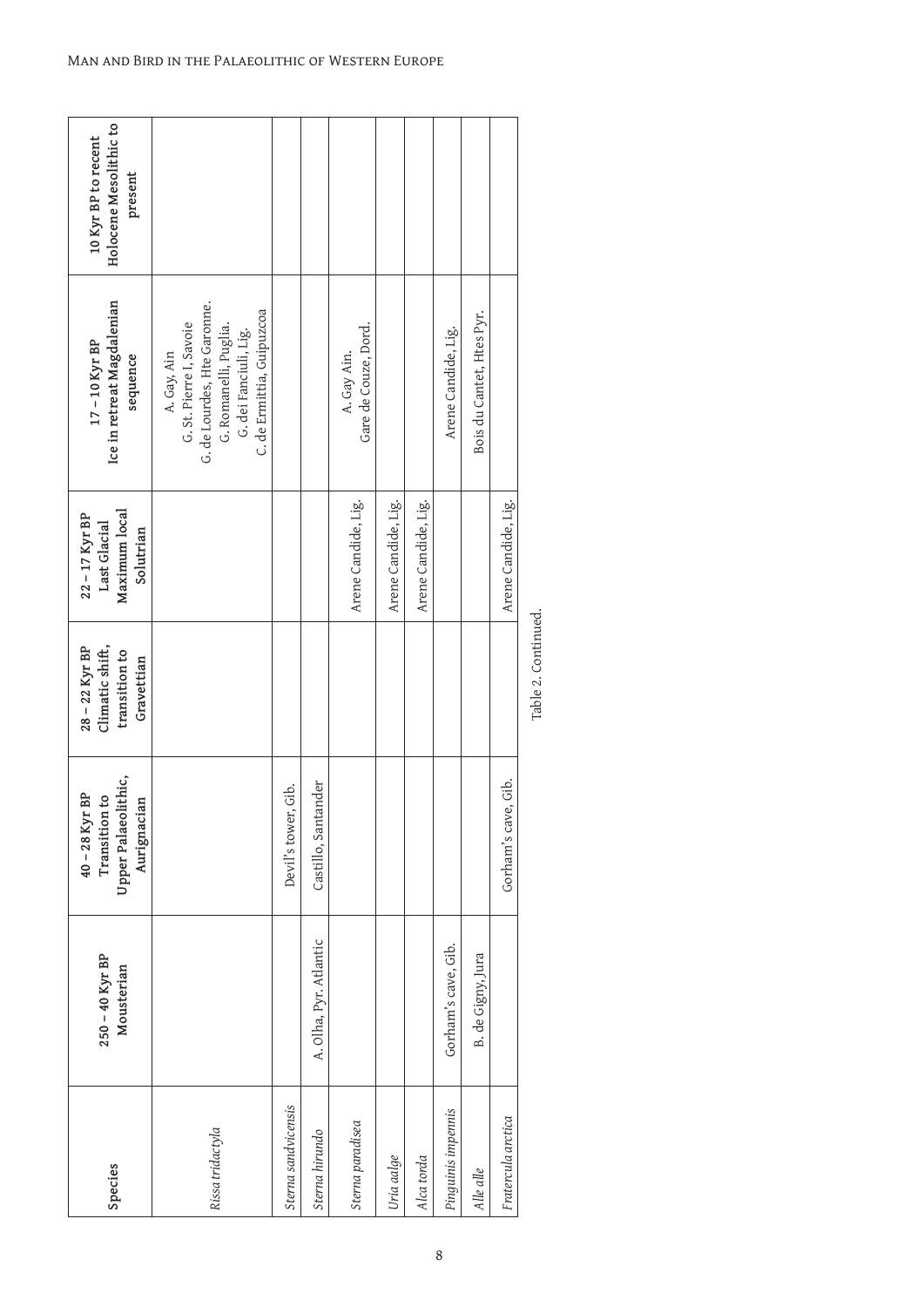| Species                 | $250 - 40$ Kyr BP<br>Mousterian                                                                                                            | Upper Palaeolithic<br>$40 - 28$ Kyr BP<br>Aurignacian | Gravettian, climate<br>$28 - 22$ Kyr BP<br>Transition to<br>cooler | cultures. Last Glacial<br>Local Solutrean<br>22-17 Kyr BP<br>maximum                                                                           | Magdalenian sequence Ice<br>$17 - 10$ Kyr BP<br>retreating                                                                                                               | Mesolithic < Holocene<br>10 Kyr to recent |
|-------------------------|--------------------------------------------------------------------------------------------------------------------------------------------|-------------------------------------------------------|--------------------------------------------------------------------|------------------------------------------------------------------------------------------------------------------------------------------------|--------------------------------------------------------------------------------------------------------------------------------------------------------------------------|-------------------------------------------|
| Gavia stellata          |                                                                                                                                            |                                                       |                                                                    |                                                                                                                                                | Petersfels Baden Wurtemberg<br>Gr. Romanelli, Puglia                                                                                                                     |                                           |
| Gavia arctica           |                                                                                                                                            |                                                       |                                                                    |                                                                                                                                                | Isturitz, Pyr. Atlantic/immer?<br>Gr. Romanelli, Puglia                                                                                                                  |                                           |
| Gavia immer             |                                                                                                                                            |                                                       |                                                                    |                                                                                                                                                | Dufaure, Landes                                                                                                                                                          |                                           |
| columbianus<br>Cygnus   | Pontnewydd Clwyd Wales<br>Carnello Lazio Italy                                                                                             |                                                       |                                                                    |                                                                                                                                                | Dufaure, Landes                                                                                                                                                          |                                           |
| Cygnus cygnus           | G. del C di Sezze. di Romano,<br>Grottone, Abruzzo.<br>Ramandils Aude<br>Balauzière, Gard<br>B. de Gigny Jura<br>Carnello, Lazio.<br>Lazio |                                                       |                                                                    |                                                                                                                                                | Gourdan Hte Garonne. Gr.<br>Rond do Barry, Hte Loire.<br>Arene Candide Liguria<br>Gr. Romanelli, Puglia<br>La Madeleine, Dord.<br>Rmandils Hte Loire<br>des Romains, Ain | G.della Madonna, Calabria                 |
| Anser fabalis           |                                                                                                                                            |                                                       |                                                                    | Brillenhohle B.<br>Wutemberg.                                                                                                                  | Kleine Scheuer, B. Wurtemberg.                                                                                                                                           |                                           |
| brachyrhynchus<br>Anser | Pech de l'Aze, Dord.                                                                                                                       | Gr. des Fées, Allier.                                 |                                                                    |                                                                                                                                                | G. Romanelli, Puglia.<br>Little Hoyle S. Wales<br>Gr. Gazelle Aude.                                                                                                      |                                           |
| Anser erythropus        |                                                                                                                                            |                                                       |                                                                    |                                                                                                                                                | Gr. Romanelli, Puglia.<br>Little Hoyle S. Wales                                                                                                                          | G. Polesini Lazio                         |
| Anser albifrons         |                                                                                                                                            |                                                       |                                                                    |                                                                                                                                                | Arene Candide Liguria Gr. Romanelli,<br>Little Hoyle S. Wales<br>Puglia                                                                                                  | C. Genovesi Sicily                        |
| Anser anser             | Aurensan Sup. Hte Pyrenees<br>Soulabé, Ariège.                                                                                             | Pair non Pair,<br>Gironde                             |                                                                    |                                                                                                                                                | Rond-du-Barry, Haute Loire. Urtiaga,<br>Gr. de Gouerris Hte Garonne.<br>Abr. Dufaure, Landes.<br>Gr. Romanelli Puglia.<br>Little Hoyle S. Wales<br>Guipuzcoa.            | Santimamine, Viscaya                      |
| <b>Branta</b> leucopsis | La Cotte de St Brelade Jersey                                                                                                              |                                                       |                                                                    | Liitle Hoyle S. Wales                                                                                                                          | Little Hoyle S. Wales<br>Urtiaga, Guipuzcoa                                                                                                                              |                                           |
|                         |                                                                                                                                            |                                                       |                                                                    | Table 3. Some of the freshwater waterfowl species recorded as wintering<br>outside their recent range in western Europe on Palaeolithic sites. |                                                                                                                                                                          |                                           |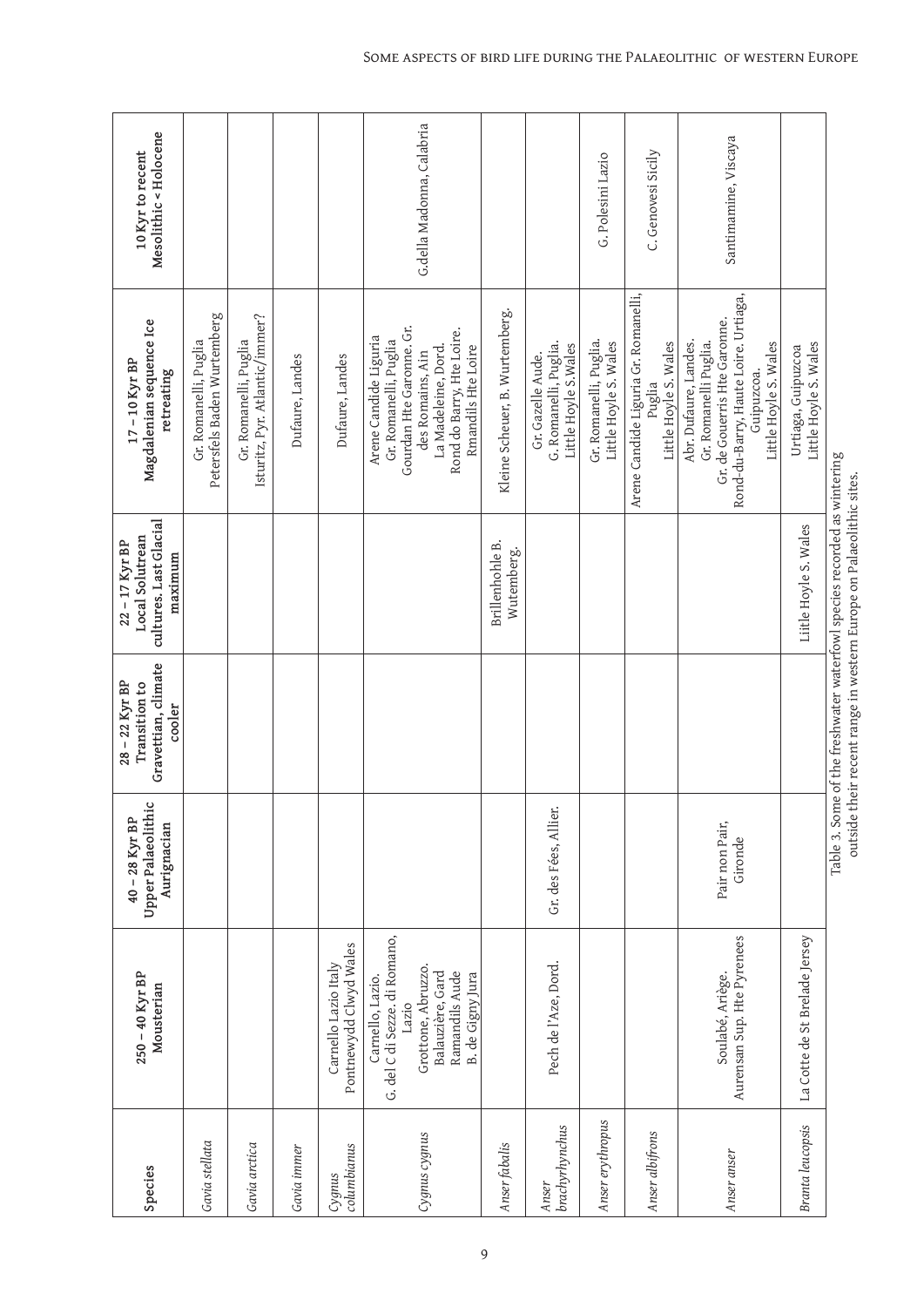| Mesolithic < Holocene<br>10 Kyr to recent                                |                                                        |                               | La Riera, Asturias                             | G. della Madonna, Calabria | A. de Campalou, Drôme                                                 |                       | La Crouzade, Aude                                                                                                   | Nerja, Malaga                                                                |                                                |                         | Gr. des Harpons Htes Garonne<br>Gr. de Gouerris, Htes Garonne |                                                                                       |                     |
|--------------------------------------------------------------------------|--------------------------------------------------------|-------------------------------|------------------------------------------------|----------------------------|-----------------------------------------------------------------------|-----------------------|---------------------------------------------------------------------------------------------------------------------|------------------------------------------------------------------------------|------------------------------------------------|-------------------------|---------------------------------------------------------------|---------------------------------------------------------------------------------------|---------------------|
| Magdalenian sequence Ice<br>$17 - 10$ Kyr BP<br>retreating               | G. Romanelli, Puglia.<br>C. de Nerja, Malaga.          | Hoyle's Mouth S. Wales        | La Riera, Asturias                             | Arene Candide, Liguria     | Bois de Brousses, Herault<br>Aurensan Inf, Htes Pyr.<br>Nerja, Malaga | Kniegrotte, Thuringen | G. de Lourdes, Hte Garonne<br>Gr. Romanelli, Puglia<br>Gr. des Romains, Ain<br>Berroberia, Navarre<br>Abri Gaiy Ain | G. de Lourdes. Hte Garonne<br>Arene Candide, Liguria<br>Gr. des Romains, Ain | Gr. Romanelli, Puglia                          | Aurensan Inf, Htes Pyr. | Arene Candide, Liguria<br>Freydiéres, Drôme                   | Gr. de L'Homme mort, Htes Pyr. Rond<br>Gr. de la Vache, Airège<br>du Barry, Hte Loire |                     |
| cultures. Last Glacial<br>Local Solutrean<br>$22 - 17$ Kyr BP<br>maximum |                                                        | Aitzbitarte IV,<br>Guipuzcoa. | Volcan, Valencia                               | Volcan, Valencia           |                                                                       |                       | B. de Gigny, Jura                                                                                                   |                                                                              |                                                | La Colombière, Ain      |                                                               |                                                                                       |                     |
| Gravettian, climate<br>$28 - 22$ Kyr BP<br>Transition to<br>cooler       |                                                        | Isturitz, Pyr. Atlantic.      |                                                |                            |                                                                       |                       |                                                                                                                     |                                                                              |                                                |                         |                                                               | Aitzbitarte IV,<br>Guipuzcoa                                                          | Table 3. Continued. |
| Upper Palaeolithic<br>$40 - 28$ Kyr BP<br>Aurignacian                    | Arbreda, Gerona.                                       |                               | Arbreda, Gerona.                               |                            |                                                                       |                       |                                                                                                                     |                                                                              | Isturitz, Pyr. Atlantic<br>Castillo, Santander |                         | Isturitz, Pyr. Atlantic                                       | Pair non Pair<br>Gironde                                                              |                     |
| $250 - 40$ Kyr BP<br>Mousterian                                          | La Cotte de St Brelade Jersey<br>G. de Giganti, Puglia |                               | G. del Principe, Liguria<br>Grottone, Abruzzo. | Gorham's cave, Gib.        | Gorham's cave, Bib.<br>Balazuc, Ardeche.                              |                       |                                                                                                                     | Abri Olha, Pyr. Atlant<br>B. de Gigny, Jura                                  | Gorham's cave, Gib.                            | Carnello, Lazio         | Devil's Tower, Gib. Aurensan,<br>Sup. Htes Pyr.               | Gr. Simard, Charente<br>Soulabé, Ariege                                               |                     |
| Species                                                                  | Branta bernicla                                        | Tadorna tadorna               | Anas querquedula                               | Netta rufina               | Aythya nyroca                                                         | Aythya marila         | Clangula hyemalis                                                                                                   | Melanitta nigra                                                              | Melanitta fusca                                | Mergus albellus         | Mergus serrator                                               | Mergus merganser                                                                      |                     |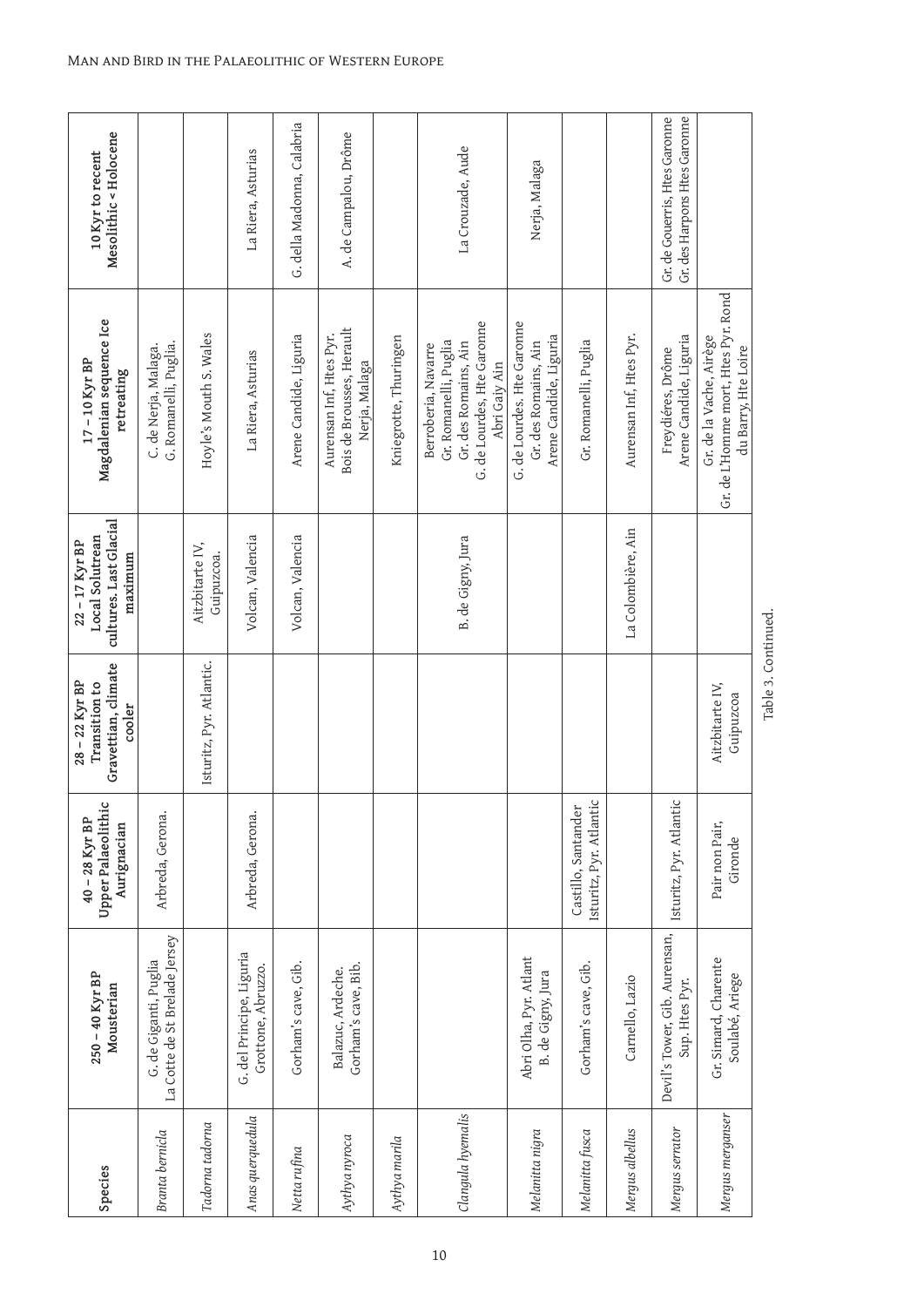Further north in Aquitaine at La Madeleine in the Dordogne Delpech (1975) identified whooper swan. There were also finds dated to around 12,000 years BP recorded at Rond du Barry, in the Haute Loire, and around 11,000 at the Grotte des Romains, Ain. a date very similar to that at Gough's Cave, Somerset in England for the presence of the species in those deposits (Harrison 1980).

Most of the Anser species of geese whose bones have been identified in Palaeolithic occupation sites in Western Europe breed at the present day in the far north*: A.fabalis* and *A.brachyrhyncos* in Iceland and Greenland. *A.albifrons* breeds in the tundra of northern Russia and Novaya Zemla while *A. erythropus*, selects sites on the margins of open and wooded tundra, their range extending across arctic and northern Fennoscandia. *A. anser*, however breeds mainly in boreal and temperate zones in wetland habitats. The wintering grounds of all these species involve movement southwards to a greater or lesser extent, some to western Europe, other populations, like the bean goose and the whitefront geese towards the Mediterranean and eastern Europe.

The Branta species of geese are also present during the span of the Palaeolithic in Europe. Both breed in the high arctic, *B. leucopsis*, barnacle goose in Iceland and Novaya Zemla*, B. bernicla*, brent goose mainly in Iceland and Spitzbergen, Autumn and winter movements are currently towards the South and West, to the shores of western Europe and Britain in the case of barnacle geese, whereas the brents also settle in parts of eastern England. In Palaeolithic deposits in Britain barnacle goose was found in the Cotte de Saint Brelade on Jersey and at Pontnewydd cave, Clwyd in Mousterian contexts. Later, as the ice retreated during the final phases of the Last Glaciation bones of barnacle geese were recovered at both Hoyle's Mouth and Little Hoyle, caves in the Ritec Valley, Pembrokeshire, South Wales and also at Urtiaga in Guipuzcoa province of the Cantabrian region of Spain. A C14 dating for one of the Little Hoyle bones gave a date around 19,320 ± 120 years BP (OxA33902 NC95), a date just prior to the Last Glacial Maximum, indicating that west Wales may have been a periodic stop off on the Autumn migration, one that may have been anticipated by the hunter-gatherers camping there. The bones at Urtiaga were more compatible in date with the later deposits at Little Hoyle at 10,280 ± 190 BP (CSIC64).

The Brent goose also was present in Jersey in both the Mousterian and subsequent levels. On the European continent bones were recovered from a Mousterian context at the Grotta di Giganti in Puglia and in the early Aurignacian levels of the cave of Arbreda in Gerona province. Towards the end of the Last Glaciation remains were found as far South as Nerja in Malaga and the Grotta Romanelli.

By comparison with winter dispersals at the present day this pattern of the distribution during the colder periods of the latter part of the Pleistocene would appear to confirm that there was a southerly shift in the wintering grounds of both swans and geese at those times of glacial advance; and further, that this shift appeared less marked in the west, especially in Britain. On the sites in southern Aquitaine wintering populations of some wildfowl species would seem to have been displaced southwards by up to 500 kilometres. A change that may have had some small impact on the seasonal diets of hunter-gatherer peoples in those areas.

Both the range of sites and the species featured in the foregoing tables have been selected because the dating of the bones and their stratigraphic context in the archaeological sequence are relatively precise. The data appears to be consistent and indicates a certain pattern in bird/Hunter-Gatherer contact between around 250 Kyr BP and the early Holocene. Based on these records the pattern of distribution across the somewhat generalise climatic fluctuations is generally consistent. They show a diversity of species on a fairly extensive range of sites during the extended timespan of the Mousterian, reducing between 40 Kyr and 17 Kyr BP, and thereafter on the increase once more. This may be a genuine reflection of climate and human behaviour, although, especially on earlier excavations it may have been a consequence in a few cases of the collection bias of the excavator.

#### **Some examples of avian diet as it informs the regional ecology**

Another aspect relevant to the interpretation of bird assemblages during the Palaeolithic is the study of the variety and particularity of avian diet and the requirements and preferences of individual species as a tool to go some way towards a reconstruction of the ecology of a hunter-gatherer site at a point in time. Such reconstructions depend on assumption that the diet of individual species, has remained broadly the same over time and it is possible to trace its known food intake as it changes during an annual cycle, to build a picture of the ecology of that species in the archaeological context in which it was found by using the records of pollen and other faunal data for that site.

A look at the likely feeding behaviour (based on Cramp Vol. I 1977) of the wildfowl recovered from the Neanderthal occupation site of Pontnewydd, near St Asaph, north Wales, implies that the range of the plant and animal life taken as food by wildfowl at the present day, was also available, at least in part, to those species of geese and duck whose bones were found in at the cave. Their presence would seem to indicate the probability that a sufficient quantity of some at least of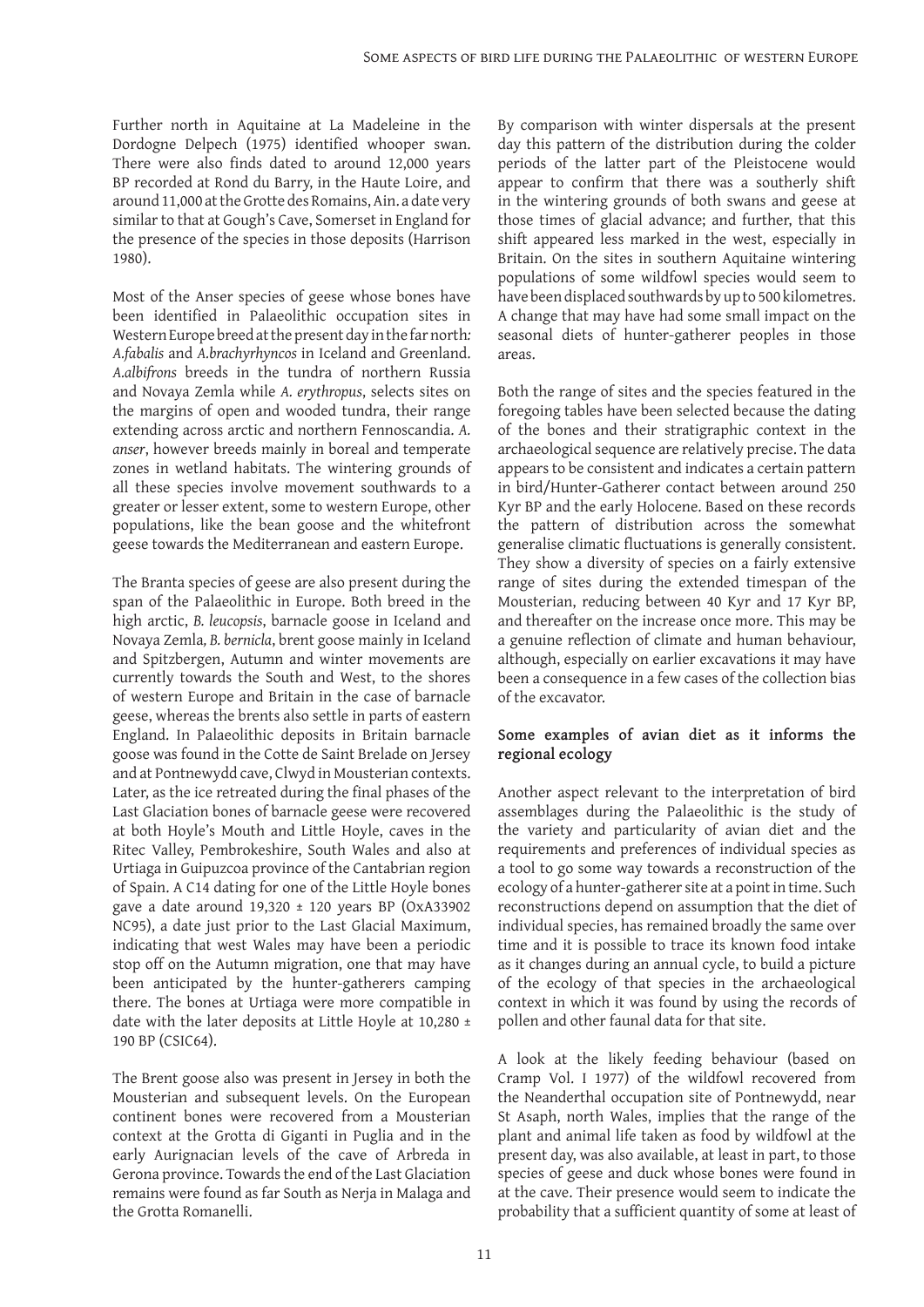| Plant species                             | Anser anser | brachyrhyncoc<br>Anser | Anser<br>albifrons | Branta<br>leucopsis | Branta<br>bernicla | Aythya<br>fuligula | Melanitta<br>nigra | Mergus<br>albellus |
|-------------------------------------------|-------------|------------------------|--------------------|---------------------|--------------------|--------------------|--------------------|--------------------|
| Salix glauca, Bluish willow               |             | $\mathsf S$            | $\mathsf S$        |                     |                    |                    |                    |                    |
| S trianda, Almond willow                  | A           |                        |                    |                     |                    |                    |                    |                    |
| S.herbacea, Dwarf willow                  |             |                        |                    | S/A                 | Spr                |                    |                    |                    |
| Equisetum, Horsetail                      | S           | S/A                    | S/A                | A/W                 |                    |                    |                    |                    |
| Selaginella sp., Club moss                |             | S                      | $\mathsf S$        |                     |                    |                    |                    |                    |
| Oxyria digna, Mountain sortrel            |             | S                      | S                  | S                   | S                  |                    |                    |                    |
| Polygonum viviparum, Bistort              | $\mathsf S$ | S/W                    | S/W                | S/W                 |                    |                    |                    |                    |
| Chenopodiae, Goosefoot                    | $\mathsf S$ |                        |                    |                     |                    |                    |                    |                    |
| Stellaria sp., Chickweed                  | $\mathsf S$ | W                      | W                  |                     |                    |                    |                    |                    |
| Salicornia, Marsh samphire                |             |                        |                    | Spr                 | W/Spr              |                    |                    |                    |
| Cerastium sp., Mouse ear                  |             | S/A                    | S/A                | S                   | S                  |                    |                    |                    |
| Ranunculus sp., Buttercup family          |             |                        |                    | S/W                 | S/W                |                    |                    |                    |
| Capsella bursa pastoris, Shepherd's purse | S           |                        |                    |                     |                    |                    |                    |                    |
| S.saxiifrage, Saxifrage                   | S           | S/A                    | S/A                | S                   | S                  |                    |                    |                    |
| Apium nodiflora, Fool's watercress        |             |                        |                    | W                   |                    |                    |                    |                    |
| Potentilla palustris, Cinquefoil          | S           |                        |                    |                     |                    |                    |                    |                    |
| Dryas octopetala, Mountain avens          |             |                        |                    | S                   |                    |                    |                    |                    |
| Trifolium sp., Clover family              | $\mathsf S$ |                        |                    | A/W                 |                    |                    |                    |                    |
| Veronica sp., Speedwell                   | $\mathsf S$ |                        |                    |                     |                    |                    |                    |                    |
| Platago maritima, Sea plantain            |             |                        |                    | W                   |                    |                    |                    |                    |
| Triglochin maritima, Sea arrow grass      |             |                        |                    | A/Spr               | W                  |                    |                    |                    |
| Armeria maritime, Thrift                  |             |                        |                    | A/W                 |                    |                    |                    |                    |
| Aster trifolium, Sea aster                |             |                        |                    | W/Spr               | W                  |                    |                    |                    |
| Sonchus sp., Sow thistle family           | $\mathsf S$ |                        |                    |                     |                    |                    |                    |                    |
| Taxacum sp., Dandelion family             | $\mathsf S$ |                        |                    |                     |                    |                    |                    |                    |
| Potamogatonaceae, Pondweeds               | $\mathsf S$ |                        |                    |                     |                    | W/S                | S                  | W/Occ              |
| Zostera sp., Eel grass family             |             |                        |                    | W                   | W/Spr              |                    |                    | W/Occ              |
| Ruppia maritima, Tassel weed              |             |                        |                    |                     |                    | W/S                |                    | W/Occ              |
| Lemnaceae, Duckweeds                      | S           |                        |                    |                     |                    |                    |                    | W/Occ              |
| Sparganaceae, Burr weed                   | S/A         |                        | $\mathsf S$        |                     |                    |                    |                    |                    |
| Bolboschoenus maritima, Sedge             | S/W         |                        |                    |                     |                    |                    |                    |                    |
| Cyperaceae eriophorum, Cottongrass        |             | $\mathsf S$            | A                  |                     | $\mathsf S$        |                    |                    |                    |

Table 4. Plant species known to be taken by the Wildfowl species represented in the Mousterian deposits at Pontnewydd cave. A. platyrhyncos, Mallard is omnivorous and omitted from this list (after Cramp Vol. I. 1977)

(**Spr**. Taken in Spring; **S.** Takin in Summer; **A.** Taken in Autumn; **W,** Taken in Winter; **Occ**. Taken occasionally).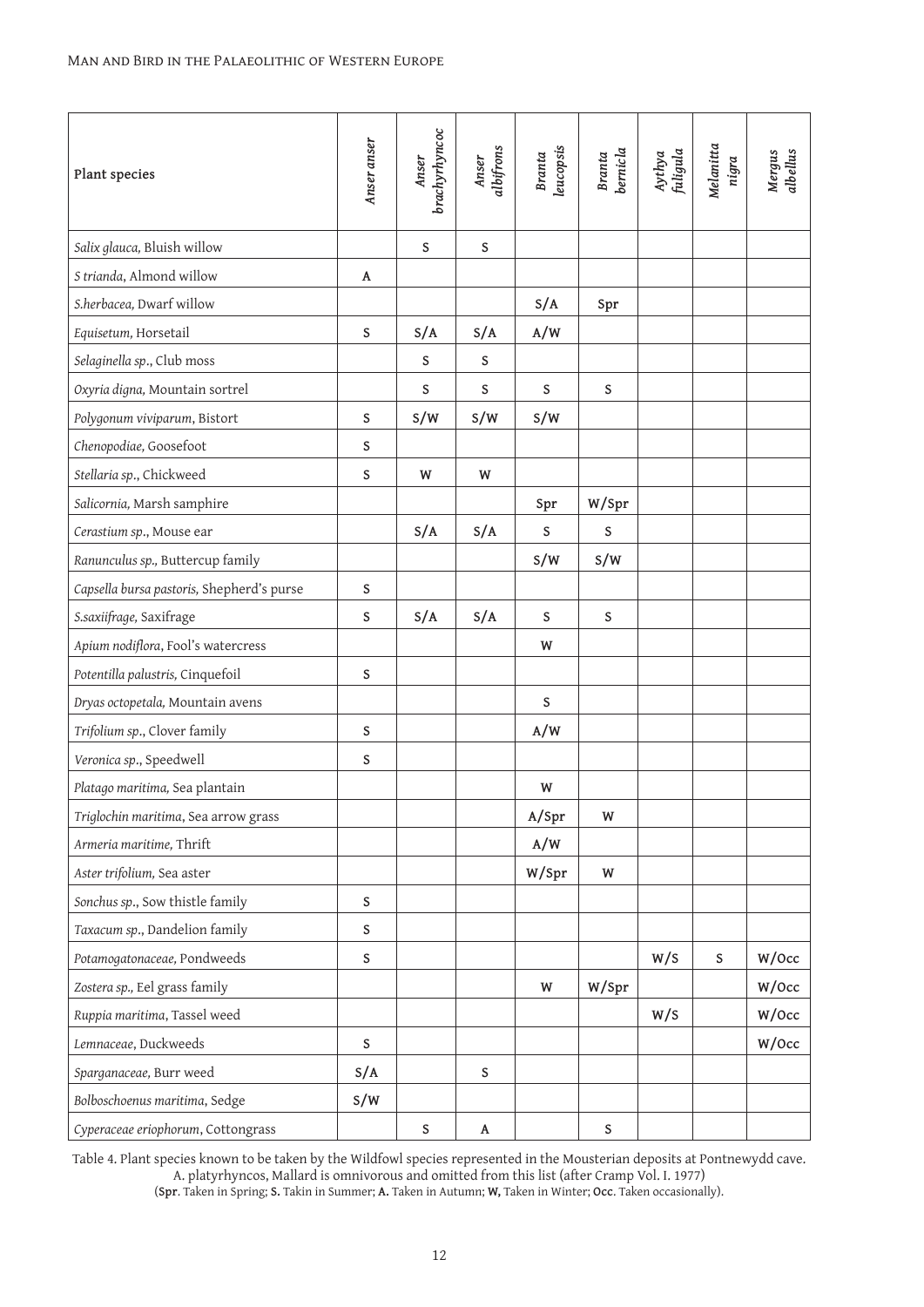| Plant species                                | Anser anser | brachyrhyncoc<br>Anser | Anser<br>albifrons | leucopsis<br>Branta | Branta<br>bernicla | Aythya<br>fuligula | Melanitta<br>nigra | Mergus<br>albellus |
|----------------------------------------------|-------------|------------------------|--------------------|---------------------|--------------------|--------------------|--------------------|--------------------|
| Carex, Sedges                                | W           | A                      |                    |                     |                    |                    |                    |                    |
| Scirpus, Club rush                           | S/W         |                        |                    |                     |                    | W                  |                    |                    |
| Eleocharis palustris, Spike rush             |             |                        |                    |                     |                    | W                  |                    |                    |
| Phalaris sp., Reed grass                     | S/W         |                        | $\mathsf S$        |                     |                    |                    |                    |                    |
| Leersia, Cut grass                           | $\mathsf S$ |                        |                    |                     |                    |                    |                    |                    |
| Festuca sp., Fescue                          | S           | S                      |                    | W                   | W                  |                    |                    |                    |
| Phragmites communis, Reed                    | S           |                        |                    |                     |                    |                    |                    |                    |
| Pulchinella maritima, Sea poa                |             |                        |                    | W                   | W/Spr              | Spr                |                    |                    |
| Glyceria sp., Water grasses                  | $\mathsf S$ |                        |                    | W                   |                    |                    |                    |                    |
| Poa sp., Poa                                 | S           | W                      | W                  | W                   |                    |                    |                    |                    |
| Triticum sp., Wheat                          | W           | W                      |                    |                     |                    |                    |                    |                    |
| Hordeum seccanum, Barley                     | W           | W                      | W                  |                     |                    |                    |                    |                    |
| Agropyron repens, Couch grass                | W           |                        | W                  |                     |                    |                    |                    |                    |
| Avena sp., Oats                              | W           | W                      | W                  |                     |                    |                    |                    |                    |
| Phleum sp., Cat's tail grass                 | S           | W                      |                    |                     |                    |                    |                    |                    |
| Lollium sp., Rye grass                       | S           | W                      |                    | A/W                 |                    |                    |                    |                    |
| Agrostis stolonifera, Fiorin                 |             |                        |                    | A/W                 |                    |                    |                    |                    |
| Juncus gerardii, Mud rush                    |             |                        |                    | A/W                 |                    |                    |                    |                    |
| Algae: Fucus. Cladophora, Enteromorpha, Viva |             |                        |                    | S/W                 | S/W                |                    |                    |                    |

Table 4. Continued.

these items were present and available to sustain the birds during the period of Hunter-gatherer occupation.

*Tetraornidae* the grouse family and other game species provide a further example of a group of birds all with similar dietary requirements, while each normally occupies a separate habitat zone within a restricted yet distinct environment, their diets overlap and yet the foraging zones are fairly separate. During the phases of the Last Glaciation, this family has been shown to include the most heavily predated by both humans and other animals, with the result that their bones are often the most numerous in the avifaunal assemblages.

On some sites and the site of the Upper Cave at Buhlen, Kr.Waldeck-Frankenberg in Hessen, Germany is a good example, the bones of several species of the group form the largest element of the avifauna. The grouse and related species at Buhlen include six of these game species: capercaillie, black grouse, willow grouse,

ptarmigan, partridge and snipe. The bones of a number of raptors were also present at Buhlen and their agency in the mortality of the game birds cannot be ruled out. Nevertheless, the assemblage demonstrates the complexity of the habitats around the site.

The hazel grouse *Bonasia bonasia*, not present at Buhlen favours a habitat in damp forest clearings up to 2,000 m. OSL Palaeolithic records of it are mainly restricted to eastern Europe in East Germany, Austria, through to Hungary, Romania and the Balkans.

The blackcock, *Tetrao tetrix*, preferentially occupies a niche transitional between open heath and light forest in the subarctic and boreal climate zones. At the present day it is found in the Alps and highland areas up to 2,500 metres above sea level. It is not strong on the wing unlike the more bulky capercaillie *Tetrao urogallus*, a bird of arboreal habit often in conifer forests that feeds in the canopy.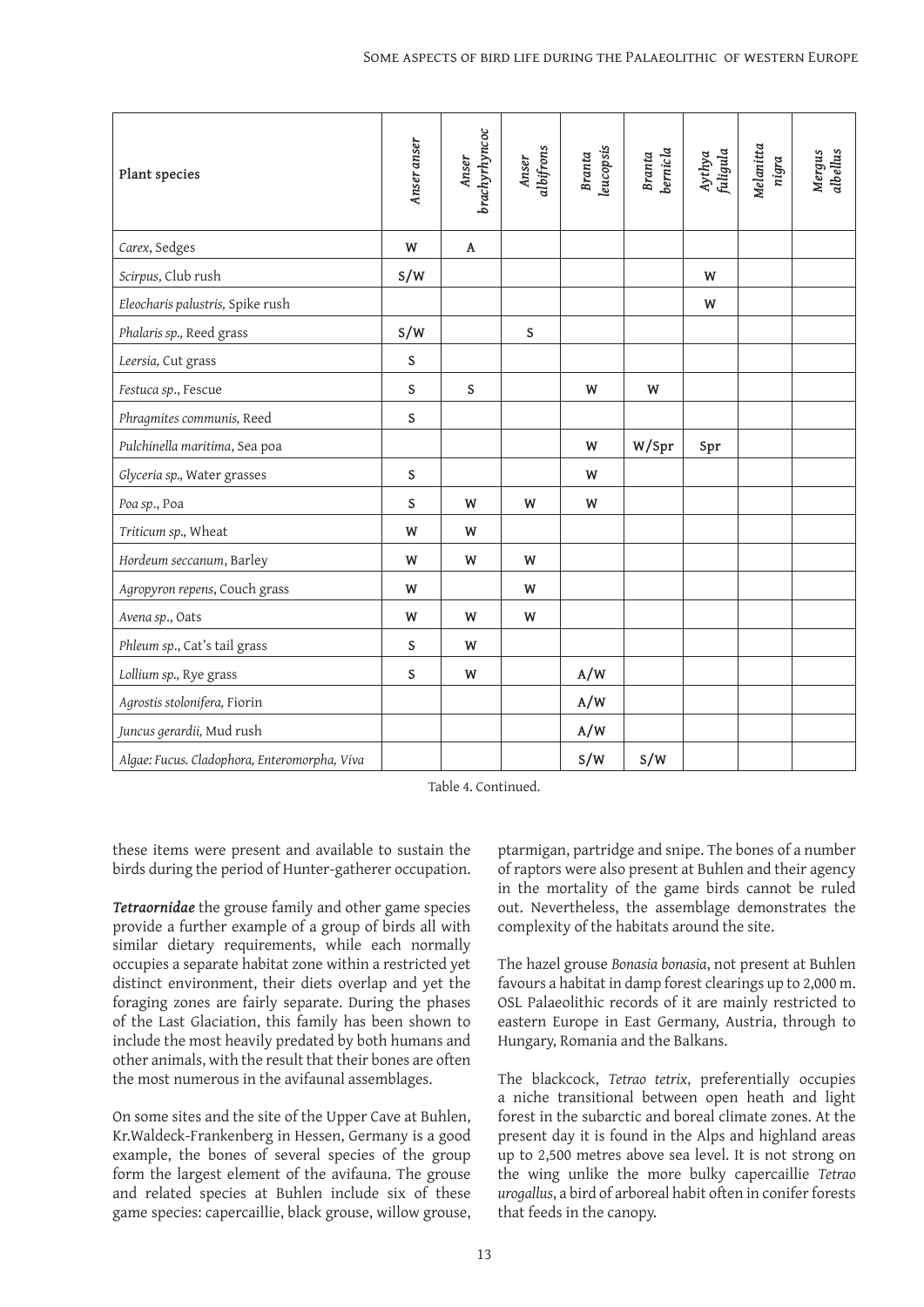| Species                       | Aythya<br>fuligula | Melanitta<br>nigra | Mergus<br>albellus | Mergus<br>mergsnser |
|-------------------------------|--------------------|--------------------|--------------------|---------------------|
| Mollusca, freshwater          |                    |                    |                    |                     |
| Deissena polymorpha           | W                  |                    |                    |                     |
| Hydrobia jenkinsi             | W                  |                    |                    |                     |
| Pisidium sp.                  | W/S                |                    |                    |                     |
| Anodonta sp.                  | W                  | All                |                    |                     |
| Lymnea sp.                    | W/S                | All                |                    |                     |
| Unio sp.                      | S                  |                    |                    |                     |
| Valvata sp.                   | S                  |                    |                    |                     |
| Viviparus duboisiana          | $\mathsf S$        |                    |                    |                     |
| Marine                        |                    |                    |                    |                     |
| Mytilis edulis                | W                  | All                |                    |                     |
| Cardium sp.                   | W                  | All                |                    |                     |
| Littorina sp.                 | W                  | All                |                    |                     |
| Hydrobia sp.                  | W                  | All                |                    |                     |
| Mya sp.                       |                    | All                |                    |                     |
| Spisula sp.                   |                    | All                |                    |                     |
| Nassa sp.                     |                    | All                |                    |                     |
| Crustacea, freshwater         |                    |                    |                    |                     |
| Gammarus sp.                  | S/All              |                    |                    | S                   |
| Asellus sp.                   | S/All              |                    |                    |                     |
| Marine                        |                    |                    |                    |                     |
| Idonta sp.                    |                    | All                |                    |                     |
| Isopodiae sp.                 |                    | All                |                    |                     |
| Carcinus sp.                  |                    | All                |                    |                     |
| Invertebrate, Annelidae       |                    | All                |                    |                     |
| Insect                        |                    |                    |                    |                     |
| Phruygmea sp.                 | S                  | S                  |                    |                     |
| Hydropsyche augustiponis      | S                  |                    |                    |                     |
| Chironimidae                  |                    | S                  |                    |                     |
| Fish                          |                    |                    |                    |                     |
| Anguilla Anguilla, Eel        |                    |                    | All                | All                 |
| Clypea harenga, Herring       |                    |                    | All                | All                 |
| Salmo salar, Salmon           |                    |                    | All                | All                 |
| Salmo trutta, Trout           |                    |                    | All                | All                 |
| Thyamalis thyamalis, Grayling |                    |                    |                    | $\mathbf{All}$      |

Table 5. Mollusca, Crustacea, invertebrates and fish known to be taken by Wildfowl species whose remains are recorded in the Mousterian deposits at Pontnewydd Cave (after Cramp Vol. I. 1977) (**S.** Taken in Summer; **W.** Taken in Winter; **All** Taken at all seasons).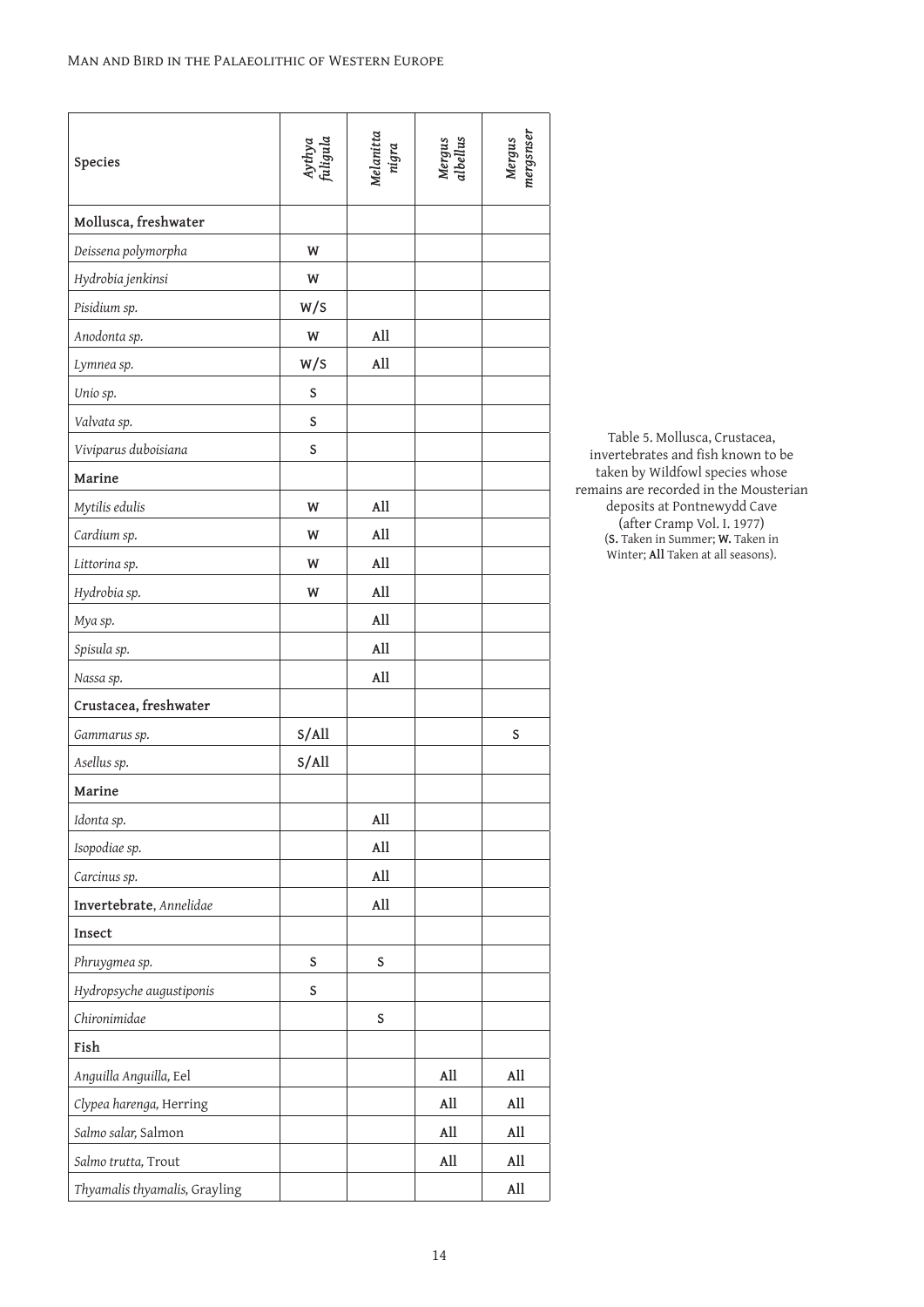| Species                          | Aythya<br>uligula | Melanitta<br>nigra | Mergus<br>albellus | Mergus<br>mergsnser |
|----------------------------------|-------------------|--------------------|--------------------|---------------------|
| Esox Lucius, Pike                |                   |                    | All                | All                 |
| Abramis brama, Bream             |                   |                    |                    | All                 |
| Albumus albumus, Bleak           |                   |                    | All                |                     |
| Barbus barbus, Barbel            |                   |                    |                    | All                 |
| Gobio gobio, Gudgeon             |                   |                    | All                |                     |
| Leuciscus leuciscus, Dace        |                   |                    |                    | A11                 |
| Phoxinus phoxinus, Minnow        |                   | W/S                | All                | All                 |
| Rutilus rutilus, Roach           |                   |                    | All                |                     |
| Scardinus erythrophthalmus, Rudd |                   |                    |                    | All                 |
| Cobitidae, Loach                 |                   |                    |                    | All                 |
| Gadus morhua, Cod                |                   |                    |                    | All                 |
| Lota lota, Burbot                |                   |                    | All                |                     |
| Zoarces viviparous, Blenny       |                   |                    | All                |                     |
| Gasterostidae, Stickleback       |                   | W/S                | All                |                     |
| Perca fluviatalis, Perch         |                   |                    |                    | All                 |
| Cottus gobbio, Bullhead          |                   |                    |                    | All                 |
| Ammoditidae, Sand eel            |                   |                    | All                |                     |
| Pleuronectes platessa, Plaice    |                   |                    | All                | All                 |

Table 5. Continued.

By contrast, the habitat of the willow grouse, *Lagopus lagopus,* extends from the arctic into boreal or even temperate zones, into open habitats of treeless tundra, moor, heath, marsh and even wetlands and feeding mainly on shoots leaves and berries. The feeding pattern of the ptarmigan, *L. mutus* is similar but, since it tends to occupy the higher altitudes and latitudes, its consumption habit varies with availability. The skeletal remains of both species are found in abundance on occupation sites of the Last Glaciation, especially in Montane regions, but it is not always clear what animal predated them, since both species were a favoured food of many carnivorous mammal and some raptorial bird species, including, the ground nesting snowy owl, *Nyctea scandiaca*.

For most species in the grouse family plant food is the dietary staple and protein secondary. Invertebrate foods being mostly fed to broods of very young chicks. Between the species the habitat in montane regions tends to be separated by altitude. Ptarmigan take the higher slopes, willow grouse the lower, blackcock in the clearings on the margins of forested areas, with capercaillie often feeding in the canopy, while the

lower margins of grasses and low scrub belong to the partridges and snipe in wetlands around, at Buhlen an ancient lakebed.

**Raptorial birds**. Amongst the wide range of raptorial species, a considerable diversity of prey is taken. There is the honey buzzard for whom the staple food are the bees and wasps of the family of *Hymenoptera;*  the scavenging predators of kites and vultures, the marsh-hunting *Circus aeruginosus,* taking snakes along with numbers of waterfowl, songbirds and voles, or the mainly aerial hunting family of hawks, *Accipitridae*, capable of taking prey up to the size of capercaillie and hare, or the eagles of whom the *Aquila chrysaetos,* golden eagle has been known to take animals as large as red deer but is relatively omnivorous in relation to live prey. There are also the fishing eagles like the osprey *Pandion haliaetus,* that subsists entirely on fish or the fishing eagles, in Europe, *Haliaeetus albicilla,* or that is known to forage on other species besides fish, and the falcons, *falconidae*, that vary their hunting between a mixed mammalian and an avian diet according to size, from the Gyrfalcon, *F. rusticolus,* to the kestrel, *F. tinnunculus*, or the mainly insect diet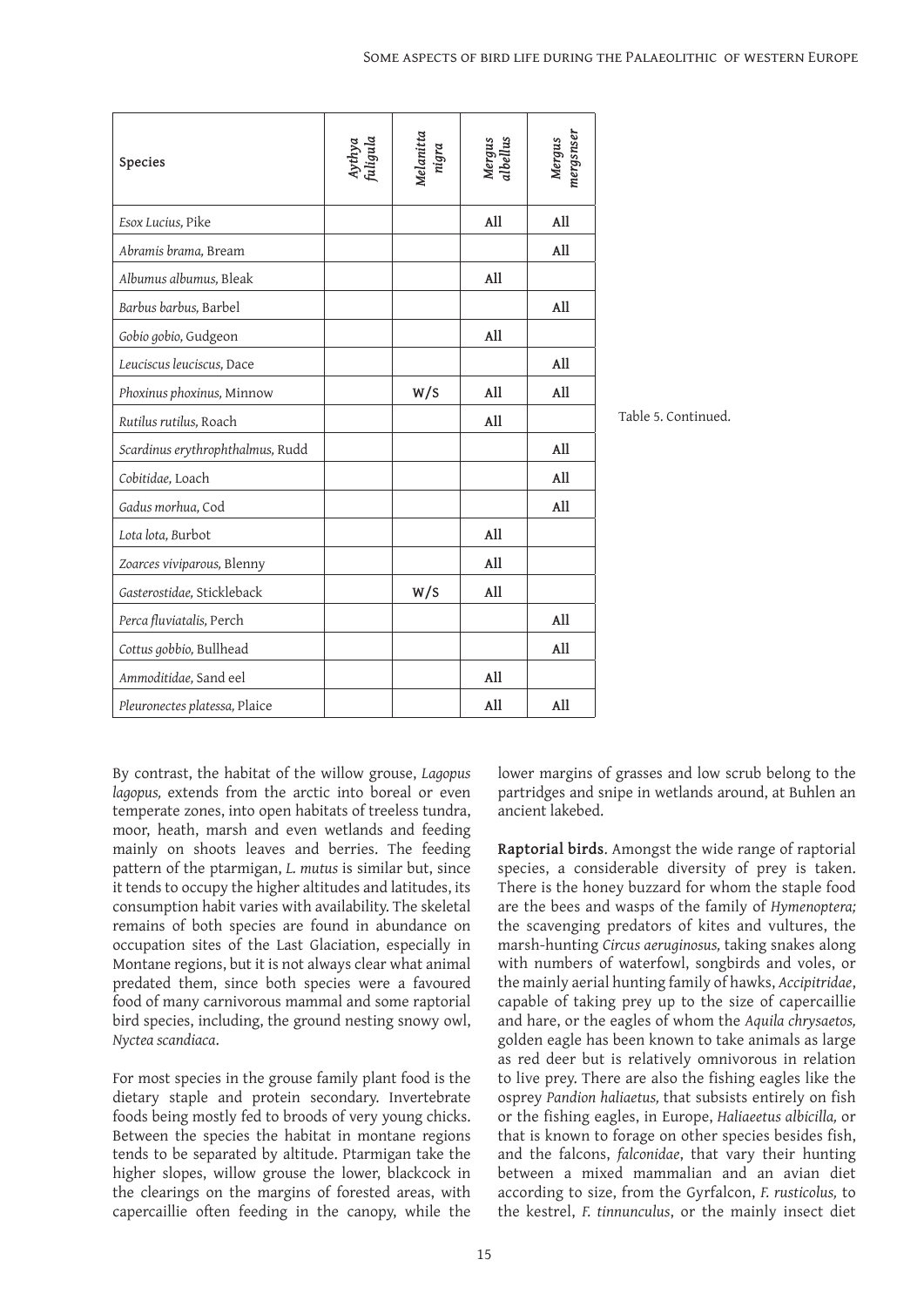| Plant material                                        | Bonasia bonasia | L.lagopus | Lagopus mutus            | Tetrao tetrix   | T.urogallus                                            |
|-------------------------------------------------------|-----------------|-----------|--------------------------|-----------------|--------------------------------------------------------|
| Juniperus, Juniper                                    |                 |           |                          | $*S/A$          |                                                        |
| Salix, Willow species                                 | *W/Spr          | $*$ All   | $*$ All                  |                 |                                                        |
| Populus, Popular                                      | *W/Spr          | $*_{S}$   |                          |                 |                                                        |
| Betula, Birch species                                 | *W/Spr          | $*$ W/All | *All                     | $*$ All         |                                                        |
| Corylus, Hazel                                        | *W/Spr          |           |                          |                 |                                                        |
| Pinus, Pine species                                   | * W/Spr         |           |                          | $*$ All         | $*$ W                                                  |
| Picea, Spruce                                         | W/Spr*          |           |                          |                 | $\ast$ M                                               |
| Abies, Fir                                            | *W/Spr          |           |                          |                 | * Spr/S/A                                              |
| Larix, Larch                                          | * W/Spr         |           |                          |                 |                                                        |
| Alnus, Alder                                          | * W/Spr         |           |                          |                 |                                                        |
| Corylus, Hazel                                        | $*$ All         |           |                          |                 |                                                        |
| Tilia, Lime                                           | $Spr/S^*$       |           |                          |                 |                                                        |
| Vaccinium myrtilis, Bilberry                          | $Spr/S^*$       | * Spr     | * Spr/S                  | * Spr/S         | $*_{S}$                                                |
| V. uglinosum, Whortleberry                            | $Spr/S^*$       | * Spr/S   | * Spr/S                  | * Spr/S         | $*_{S}$                                                |
| Vitis idaea, Cowberry                                 | $Spr/S^*$       | *Spr/S    | * Spr/S                  | * Spr/S         |                                                        |
| Empetrum nigrum, Crowberry                            | $Spr/S^*$       | *Spr/S    | * Spr/S                  | * Spr/S         | $*_{S}$                                                |
| Calluna vulgaris, Heather                             |                 | $*$ All   | $*$ All                  |                 |                                                        |
| Errica, Heath species                                 | *All            |           |                          |                 |                                                        |
| Andromeda polifolia, Bog rosemary                     |                 | $*S/A$    | $*$ A/W                  |                 | $*_{S}$                                                |
| Polygonum, Bistort species                            | $\ast$          | *Spr/S    | $\displaystyle{{}^*$ Spr | $*_{S}$         |                                                        |
| Filipendula ulmaria, Meadowsweet                      | $Spr/S^*$       |           |                          |                 |                                                        |
| Rubus Bramble family                                  | ******          |           |                          |                 | $*_{S}$                                                |
| Malus, Sorbus Pyrus, Apple, Pear and<br>sorbus family | ***             |           |                          |                 |                                                        |
| Sambucus, Elder species                               |                 |           |                          |                 |                                                        |
| Oxalis, woodsorrel species                            | $\ast$          |           |                          |                 |                                                        |
| Equisetum, Horsetails                                 |                 | $*$ Occ   |                          |                 | $*_{S}$                                                |
| Dryas octopetala, Mountian avens                      |                 |           | * Spr                    |                 |                                                        |
| Carex, sedges                                         |                 |           |                          | $\mathbf{^*}$ A | $\displaystyle{ \raisebox{0.6ex}{\scriptsize{*}}}$ All |

Table 6, A range of plant foodstuffs taken by Tetraornidae at different times of year (**Spr**. Taken in Spring; **S.** Takin in Summer; **A.** Taken in Autumn; **W,** Taken in Winter; **All**. Taken at all seasons; **Occ**. Taken occasionally).

of the lesser kestrel, red footed or eleanora's falcon, *F.naumanni, F.vespertinus, F.eleanora.*

**Sea birds**. Marine species have similarly varied diets that depend very much on distribution and behaviour patterns of their prey, that alters in proportion to the length of time during the year is spent entirely at sea. Skuas, *Stercorariidae*, for instance are entirely pelagic outside the breeding season as are the auks, *Alcidae* 

and the shearwaters, *Procellaridae a*nd *Sulidae,* gannet. gulls*, Laridae,* are more variable, breeding on sea cliffs and coasts from the Arctic to the Mediterranean but most remain on coastal waters or large lakes or fiver deltas outside the breeding season. Marine species are recorded from Upper Pleistocene sites around the coasts of western Europe but not in significant numbers and the probability is that some were carried ashore by storms or even predated by other species. The inshore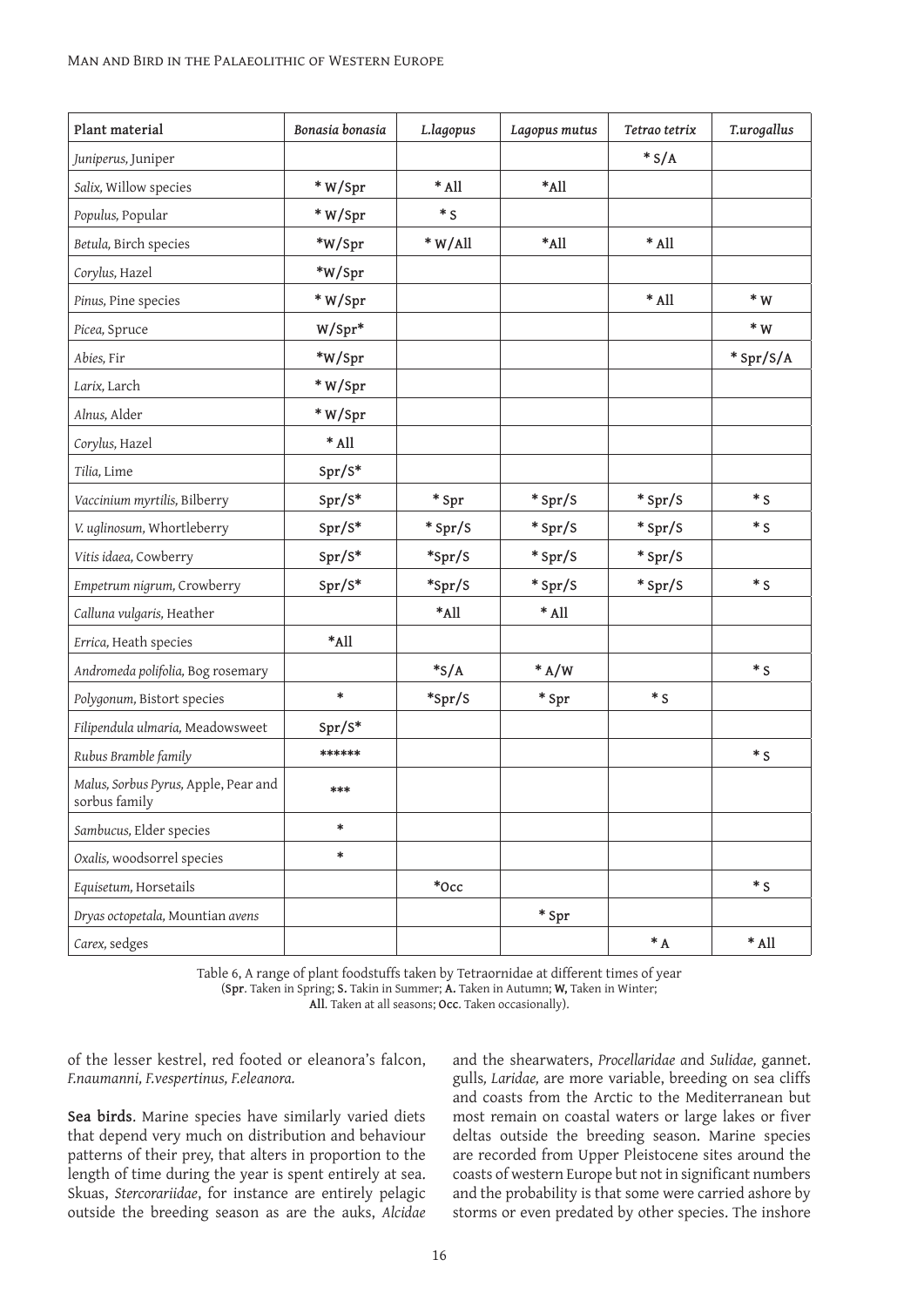| Species                         | Bonasia bonasia    | L.lagopus | Lagopus mutus | Tetrao tetrix | T.urogallus |
|---------------------------------|--------------------|-----------|---------------|---------------|-------------|
| Coleoptera, Beetles             | $\ast$             |           | Chicks        |               | Chicks      |
| Diptera, Flies                  | $\ast$             | $*$ Spr/S | Chicks        |               |             |
| Lepidotera, Butterflies & moths | $Occ$ <sup>*</sup> |           |               |               | Chicks      |
| Orthoptera, Grasshoppers        | $Occ$ <sup>*</sup> |           |               |               | Chicks      |
| Arachnidae, Small spiders       | $\ast$             |           |               | Chicks        | Chicks      |
| Hymenoptera, Ants               |                    |           |               | Chicks        | Chicks      |

Table 7. Some of the invertebrates taken seasonally by Tertraornidae

(**Spr**. Taken in Spring; **S.** Takin in Summer; **Occ**. Taken occasionally; **Chicks.** Fed to neonatal young).

distribution of some western European gulls in Winter appears to have increased in recent centuries, an increase that some authorities believe is the result of the growth in the systematic disposal of human waste from population conurbations, like sewage plants and landfill sites.

Finds of skeletal remains of marine birds from previous centuries and prehistoric sites are relatively rare and the probability is that some were carried ashore by storms or even predated by other species. At the present day however, in some species the normal pelagic pattern of out of seasonal behaviour has recently modified and they are frequently seen inland on cultivated land.

Many gulls tend to be predatory, scavenging and opportunistic. For instance, greater black backed gulls *Larus marinus* are notorious for killing manx shearwaters, *Puffinus puffinus* as they come ashore to feed their young, safely hidden down rabbit burrows and most will take eggs and young from the nests of neighbours or other species.

#### **Man as predator**

Very few species of birds have escaped predation by human populations. Wildfowl, game birds, waders, raptorial birds and scavengers, corvids and passerines have been hunted for meat, bone, feather and eggs, sometimes to actual extinction as in the case and to a he great auk, *Alca impennis*, in 1844. On the other hand, in Britain, for instance, the limits placed on the seasonal culls of the gannet *Sula bassanus* populations and the replacement of gannet oil by industrial products largely derived from coal tar have promoted a huge increase in population of that species and the industrial practices of the fishing industry have seen a similar increase in fulmars, *Fulmaris glacialis.* Neither species is commonly recovered in Palaeolithic settlements. A certain number do occur in coastal regions in prehistoric times but were not it would appear hunted systematically, as they have been in more recent times as much for the qualities of the oil they produce as for their flesh or plumage.

Other marine birds have likewise been subjected to predation by human populations and sometimes to actual extinction, as in the case of the great auk, Alca impennis, finally killed in 1844 by seamen desperate for fresh meat. At the present time human activity may be driving many other species the same way.

Despite systematic culling of the existing species of wildfowl, seabirds and game species by humans and other carnivorous animals, they have so far escaped from extinction at the hands of the large numbers of potential animal predators. Partly they have continued to thrive on account of producing large clutches of eggs and hatching sizeable broods of young but also been saved from human hunters by the invention of firearms that has imposed a much lower limit on the numbers that could be taken at one time in comparison with the traditional means of trapping, decoy or netting. Legal measures of protection have also played their part, initially to preserve the birds for the use of landowners and in recent times for the protection of the avian community as a matter of ecological conservation.

**The snowy owl, a case study**. In the fluctuating climatic and environmental conditions of the last glaciation distribution, behaviour and feeding patterns of some species appear to to have been markedly different to that observed at the present day. A particular case is the subject of a study in Chapter (8): of the snowy owl *Nyctea scandiaca* and the quantity of bones of individuals recorded on a number of sites in the Aquitaine region of France towards the end of the Last Glaciation and in association with late Magdalenian culture. The research carried out on this species by Potapov and Sale (2012) has produced a huge amount of detailed data about the current distribution, feeding snd breeding behaviours across its entire Palaearctic range. Their findings taken in conjunction with the research into the ethology of snowy owls as summarised in Cramp 1985 gives a clear account of their natural history during recent times. Nevertheless, the patterns of behaviour prior to the environment changes that followed the retreat of the ice and the effect of increasing human populations on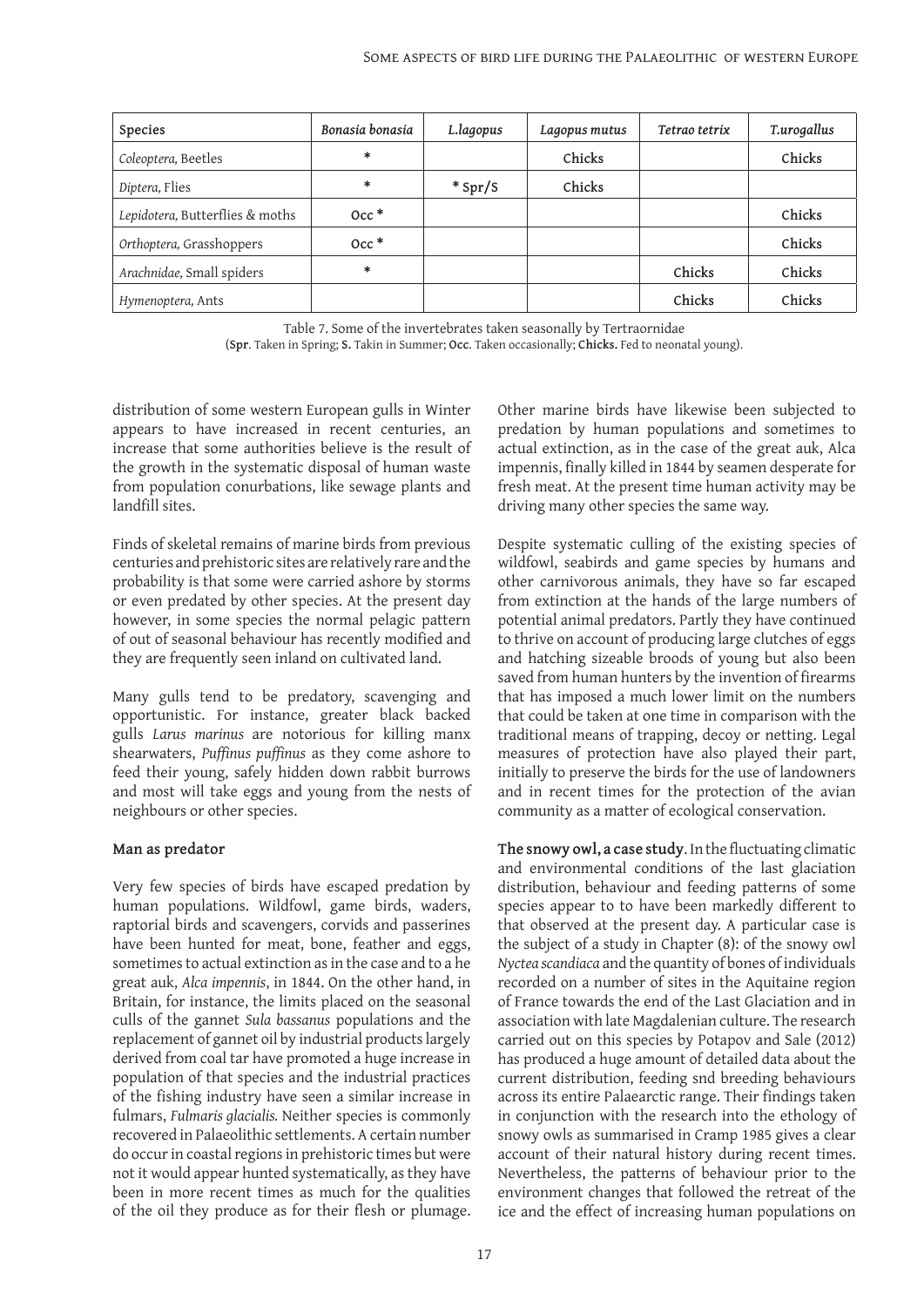| Species                                         | $250 - 40$ Kyr BP<br>Mousterian                                  | Upper Palaeolithic<br>$40 - 28$ Kyr BP<br>Aurignacian | climate cooler<br>$28 - 22$ Kyr BP<br>Transition to<br>Gravettian,          | Glacial Maximum<br>Local Solutrean<br>$22 - 17$ Kyr BP<br>cultures, Last             | sequence. Ice retreating<br>Magdalenian culture<br>$17 - 10$ Kyr BP                                                            | Holocene prehistory<br>10 Kyr BP to recent<br>Mesolithic and |
|-------------------------------------------------|------------------------------------------------------------------|-------------------------------------------------------|-----------------------------------------------------------------------------|--------------------------------------------------------------------------------------|--------------------------------------------------------------------------------------------------------------------------------|--------------------------------------------------------------|
| Loxia curcirostra, common<br>crossbill          | Fontechevade Charente<br>Certova Dira Moravia<br>Balcáka Moravia | Sandalja II Croatia<br><b>Bukk</b><br>Installósko     | Arene Candide Lig.                                                          | Pilissanto I Hungary<br>Arene Candide Lig.<br>Sandalja II Croatia<br>Herma Otto Bukk | Karstein Westphalia<br>Pilissántó I Hungary<br>G de Massat Ariege<br>Puskaporos Bukk<br><b>B.</b> Wurtemberg<br>Kleine Scheuer |                                                              |
| two barred crossbill<br>Loxia leucoptera,       |                                                                  |                                                       |                                                                             | Arene Candide Lig.                                                                   |                                                                                                                                |                                                              |
| Loxia pytyosittacus, parrot<br>billed crossbill |                                                                  |                                                       | Salpêtrière Gard Riparo<br>di Fumane Verona                                 |                                                                                      |                                                                                                                                |                                                              |
| Pinicola enucleaata,<br>pine grosbeak           |                                                                  | Abri des Pecheurs<br>Ardèche                          | Arbreda II Gerona                                                           | Arene Candide Lig.                                                                   | Arene Candide Lig. Nisloch                                                                                                     |                                                              |
|                                                 |                                                                  |                                                       | Table 8. The presence of Crossbills and Pine grosbeak on Palaeolithic sites |                                                                                      |                                                                                                                                |                                                              |

the landscape are a great deal less certain; a consideration that may apply besides to other animal species. Recent breeding success in arctic populations depends on the abundance or otherwise of the lemmings in a specific region, including in Europe arctic, wood and Norway lemming, *Dicrostonyx torquatus, Myopus schisticolor* and *Lemmus lemmus* that in good years form up to 90% of the food intake (Mikkola 1983). In seasons when the supply of lemmings is low it is replaced by other small mammals and birds (Potapova and Sale 2012).

The faunal records of the excavated sites of late glacial date in Aquitaine where the remains of snowy owls were found to be most abundant show a complete absence of any species of lemming among the spectrum of small rodents. The case study of the snowy owls at the Grotte de Bourrouilla, Arancou, Pyrénées Atlantiques (Chapter 8) shows that the rodent population was dominates by Microtus voles, including the root vole, associated today with northern climates, some mice and the occasional dormouse (*Glis glis*).

**Crossbills**. Some groups among the passerines are extremely specialist feeders and in this respect become indicators of the presence of particular elements within the local biotope. Among them are the European crossbills. The three species recorded from Upper Palaeolithic contexts in Europe are the Common, the two-barred and the parrot-billed, *Loxia curvirostra, L. leucoptera* and *L. pytyopsittacus,*  and pine grosbeak*, Pinicola enucleata* often appearing in association. The current distribution of these species tends to be limited to Fennoscandia. Russia and Eastern Europe and extends as far south as Spain and eastern France, with occasional occurrences in the southern Britain and the Netherlands. At the present day their diet is based on the seeds of conifers supplemented by the seeds and fruits and seeds of other species, larch, *Larix,* birch, *Betula,* poplar and alder, *Populus, Alnus* and juniper, *juniperus,* with bogs, *Hemiptera* and invertebrates. Table 8 shows a number of sites in Italy, Hungary, Croatia, Mallorca and France during relatively favourable climatic periods, giving a specific indication of the surrounding vegetation. The Common crossbill was also identified as from a Mousterian context at Pinhole

in western, central and Mediterranean Europe (after Tyreberg 1998).

in western, central and Mediterranean Europe (after Tyreberg 1998).